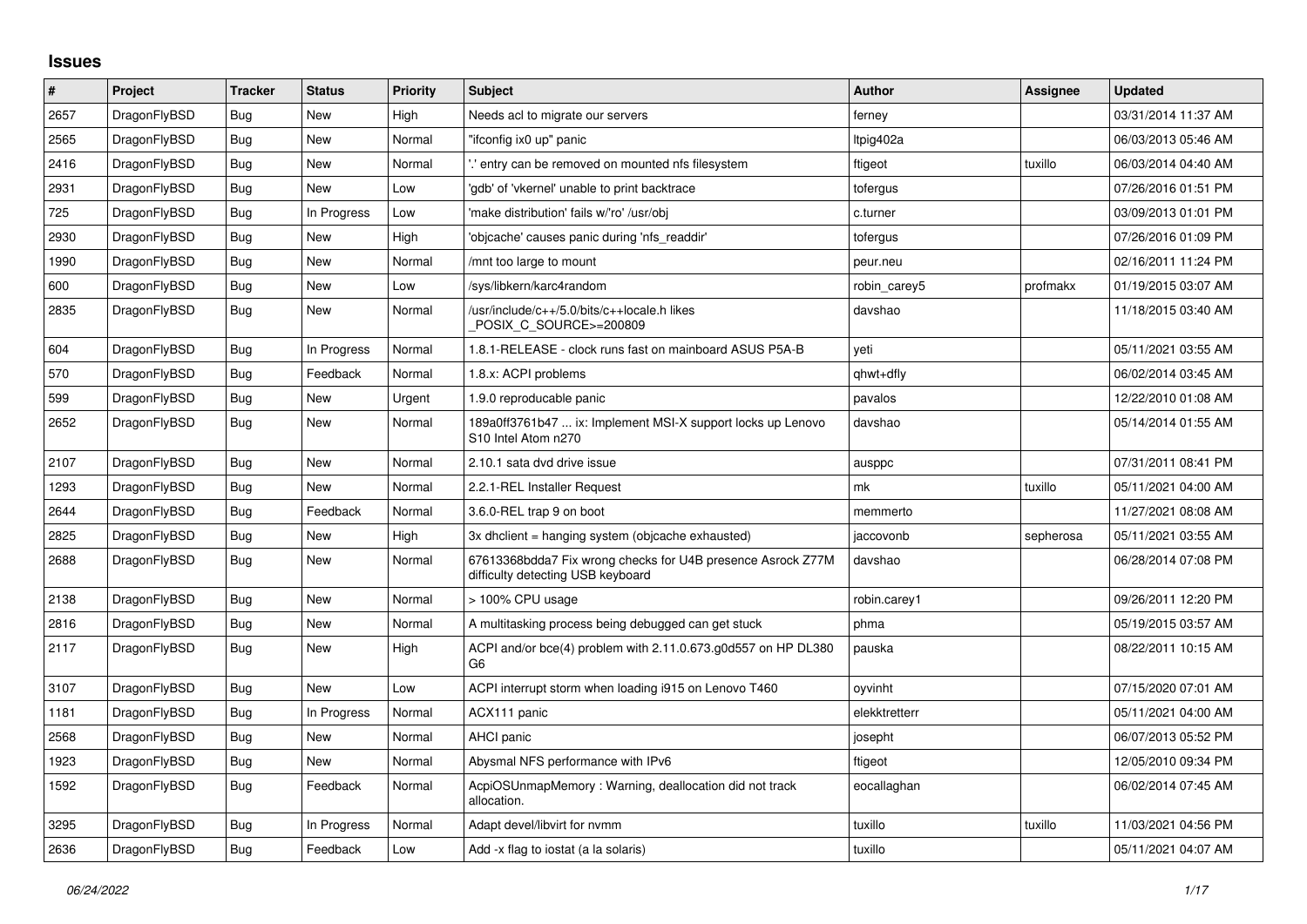| $\pmb{\#}$ | Project      | <b>Tracker</b> | <b>Status</b> | <b>Priority</b> | Subject                                                                                                            | <b>Author</b>      | Assignee | <b>Updated</b>      |
|------------|--------------|----------------|---------------|-----------------|--------------------------------------------------------------------------------------------------------------------|--------------------|----------|---------------------|
| 3135       | DragonFlyBSD | Submit         | <b>New</b>    | Normal          | Add EVFILT_RECV and EVFILT_SEND                                                                                    | tautolog           |          | 05/25/2018 09:59 PM |
| 3227       | DragonFlyBSD | Submit         | New           | Normal          | Add HAMMER2 instructions in the installation medium README                                                         | daftaupe           |          | 03/26/2020 03:34 PM |
| 3276       | DragonFlyBSD | Submit         | New           | Normal          | Add option controlling whether gpt expand expands the last partition<br>(needs testing)                            | falsifian          |          | 07/10/2021 03:35 AM |
| 2423       | DragonFlyBSD | Bug            | New           | Urgent          | After multiple panics/locks, hitting KKASSERT in<br>hammer init cursor                                             | rumcic             |          | 09/18/2012 02:28 AM |
| 3189       | DragonFlyBSD | Bug            | New           | Normal          | Allow DragonFly Mail Agent to accept an alternate config via<br>command line switch                                | iang               |          | 08/16/2021 12:42 AM |
| 2921       | DragonFlyBSD | Submit         | <b>New</b>    | Normal          | Allow moused to accept userland mouse events                                                                       | tautolog           |          | 05/11/2021 04:08 AM |
| 2430       | DragonFlyBSD | Bug            | New           | Normal          | Alternate Password Hash method                                                                                     | robin.carey1       |          | 10/07/2012 06:28 AM |
| 1975       | DragonFlyBSD | Bug            | New           | Normal          | Applications seg fault in select() and poll()                                                                      | rumcic             |          | 05/31/2022 02:58 PM |
| 1148       | DragonFlyBSD | Bug            | In Progress   | Low             | BCM4311 wireless network adapter detected but not functional                                                       | archimedes.gaviola |          | 05/11/2021 04:00 AM |
| 2434       | DragonFlyBSD | Bug            | New           | Normal          | BTX Halted - Boot fails on USB/GUI                                                                                 | lucmv              |          | 10/17/2012 08:12 PM |
| 3113       | DragonFlyBSD | Bug            | In Progress   | Urgent          | Booting vKernel fails due being out of swap space                                                                  | tcullen            |          | 05/11/2021 04:14 AM |
| 2630       | DragonFlyBSD | Bug            | New           | Normal          | Bring in latest iconv fixes from FreeBSD10 as well as csmapper<br>updates                                          | tuxillo            |          | 05/11/2021 03:54 AM |
| 3314       | DragonFlyBSD | Bug            | <b>New</b>    | Normal          | Bring virtio console(4) from FreeBSD                                                                               | tuxillo            | tuxillo  | 05/29/2022 08:24 AM |
| 2870       | DragonFlyBSD | Bug            | <b>New</b>    | High            | Broken text and icons when glamor acceleration is used                                                             | 375gnu             | ftigeot  | 01/31/2016 12:13 AM |
| 1430       | DragonFlyBSD | Bug            | New           | Normal          | Buggy $w(1)$ ?                                                                                                     | hasso              | alexh    | 11/24/2010 08:09 AM |
| 2210       | DragonFlyBSD | Bug            | New           | Normal          | Bugtracker cannot assign default project for new users                                                             | ahuete.devel       |          | 11/17/2011 11:30 AM |
| 1411       | DragonFlyBSD | <b>Bug</b>     | Feedback      | Normal          | Burning doesn't work with ahci(4)                                                                                  | hasso              | dillon   | 05/11/2021 04:00 AM |
| 3305       | DragonFlyBSD | Bug            | In Progress   | Normal          | CBSD: Add NVMM support in DragonFly BSD                                                                            | tuxillo            | tuxillo  | 05/29/2022 08:18 AM |
| 1727       | DragonFlyBSD | Bug            | Feedback      | Normal          | CD boot panic (2.6.1) (usb?)                                                                                       | kiril              |          | 05/15/2022 05:10 AM |
| 1786       | DragonFlyBSD | Bug            | New           | Normal          | Calling NULL function pointer initiates panic loop                                                                 | sjg                |          | 10/11/2010 05:28 PM |
| 3313       | DragonFlyBSD | Bug            | New           | Normal          | Can't boot from my live USB at all. The kernel loading process<br>hangs.                                           | rempas             |          | 06/03/2022 12:16 AM |
| 1961       | DragonFlyBSD | Bug            | New           | Normal          | Can't create dump from DDB                                                                                         | shamaz             |          | 01/29/2011 09:02 PM |
| 2611       | DragonFlyBSD | Bug            | New           | Normal          | Change in IP address results in network not working                                                                | phma               |          | 12/05/2013 07:55 PM |
| 1302       | DragonFlyBSD | Bug            | In Progress   | Normal          | Checkpoint regression?                                                                                             | sjg                | sjg      | 07/10/2013 05:22 PM |
| 3152       | DragonFlyBSD | Bug            | Feedback      | Normal          | Console's size in ttyv0 and single user mode is sticking to 80x25,<br>while ttyv1 can make use of the whole screen | overtime           |          | 02/24/2019 01:08 AM |
| 1916       | DragonFlyBSD | Bug            | New           | Normal          | Constant crashes on x86_64 with UFS                                                                                | lentferj           |          | 11/21/2010 07:40 PM |
| 3281       | DragonFlyBSD | <b>Bug</b>     | New           | Normal          | Crash after leaving unattended for a while                                                                         | bhaible            |          | 07/10/2021 03:32 AM |
| 2444       | DragonFlyBSD | <b>Bug</b>     | New           | Normal          | Crash during Hammer overnight cleanup                                                                              | justin             |          | 11/04/2012 07:58 AM |
| 3208       | DragonFlyBSD | Bug            | New           | Normal          | Crash related to nfsd                                                                                              | tse                |          | 06/11/2020 05:52 AM |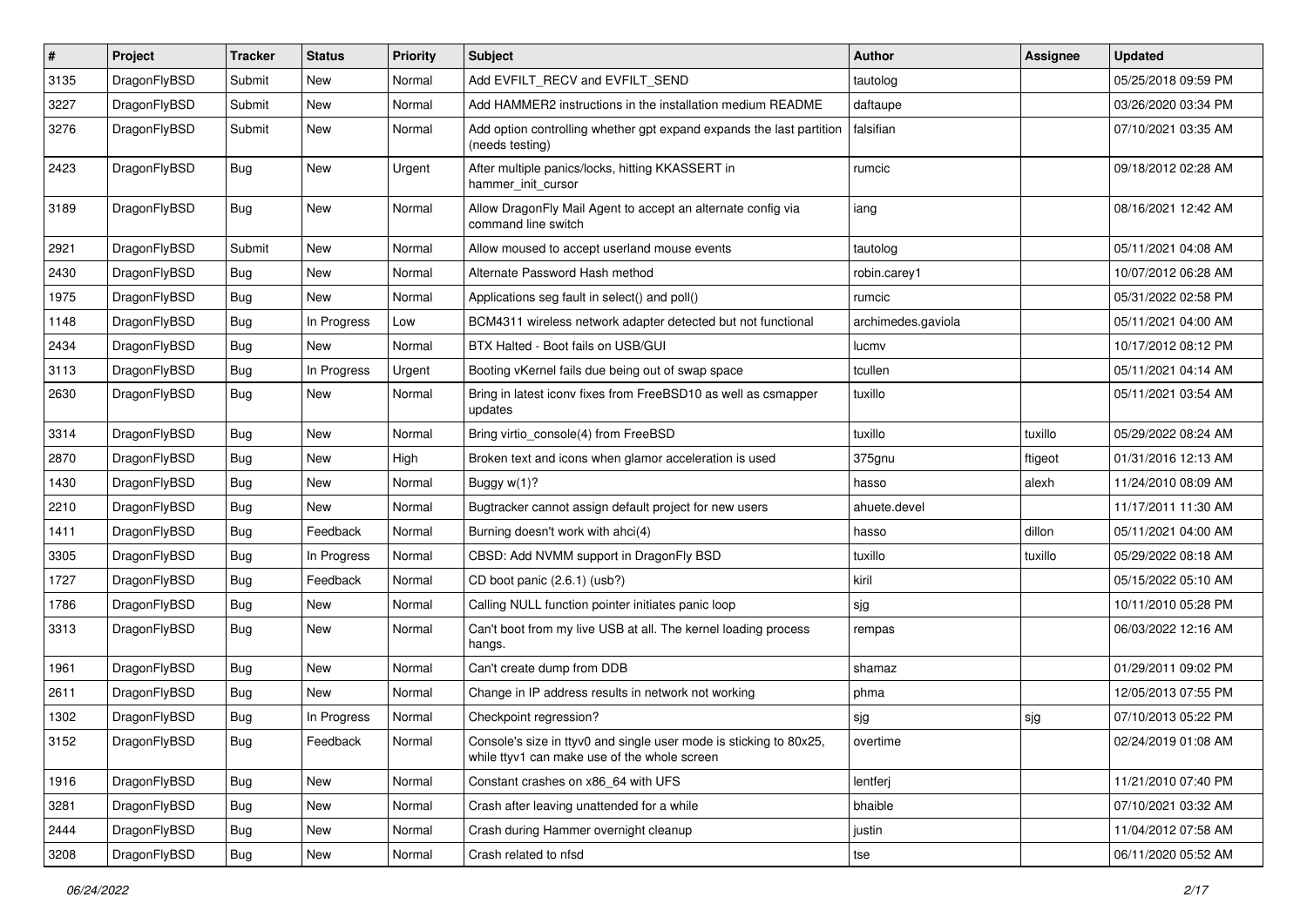| $\vert$ # | <b>Project</b> | <b>Tracker</b> | <b>Status</b> | <b>Priority</b> | <b>Subject</b>                                                                               | <b>Author</b> | <b>Assignee</b> | <b>Updated</b>      |
|-----------|----------------|----------------|---------------|-----------------|----------------------------------------------------------------------------------------------|---------------|-----------------|---------------------|
| 1198      | DragonFlyBSD   | Bug            | <b>New</b>    | High            | DDB loops panic in db read bytes                                                             | corecode      | tuxillo         | 05/11/2021 03:51 AM |
| 2283      | DragonFlyBSD   | Bug            | <b>New</b>    | Normal          | DFBSD DragonFly v2.13.0.957.g4f459 - pmap_release: page<br>should already be gone 0xc27120bc | tuxillo       |                 | 01/23/2012 03:03 AM |
| 1332      | DragonFlyBSD   | <b>Bug</b>     | Feedback      | Normal          | DFBSD 2.2 - Booting usbcdrom/usbsticks on thinkpad hangs on<br>"BTX Halted"                  | tuxillo       |                 | 05/11/2021 04:00 AM |
| 2078      | DragonFlyBSD   | Bug            | <b>New</b>    | Normal          | DFBSD i386 v2.11.0.201.g3ed2f - Panic during installworld into a<br>vn0 device               | tuxillo       |                 | 05/19/2011 07:50 PM |
| 2084      | DragonFlyBSD   | Bug            | <b>New</b>    | Normal          | DFBSD v2.11.0.242.g4d317 - panic: zone: entry not free                                       | tuxillo       |                 | 07/03/2012 01:23 AM |
| 2129      | DragonFlyBSD   | Bug            | <b>New</b>    | Normal          | DFBSD v2.11.0.661.gf9438 i386 - panic: lockmgr thrd_sleep                                    | tuxillo       |                 | 09/05/2011 09:49 AM |
| 2166      | DragonFlyBSD   | Bug            | New           | Normal          | DFBSD v2.13.0.109.g05b9d - Strange lockups                                                   | tuxillo       |                 | 10/29/2011 11:20 AM |
| 2171      | DragonFlyBSD   | Bug            | <b>New</b>    | Normal          | DFBSD v2.13.0.151.gdc8442 - panic: assertion "(*ptep &<br>$(PG_MANAGED PG_V)$ == $PG_V$ "    | tuxillo       |                 | 11/04/2011 05:06 PM |
| 1959      | DragonFlyBSD   | Bug            | <b>New</b>    | Normal          | DFBSD v2.9.1.422.gc98f2 - Panic during boot - IPv6 and PF                                    | tuxillo       |                 | 01/13/2011 03:37 AM |
| 2358      | DragonFlyBSD   | Bug            | In Progress   | Normal          | DFBSD v3.0.2.32.g928ca - panic: hammer: insufficient undo FIFO<br>space!                     | tuxillo       | tuxillo         | 05/10/2021 02:50 AM |
| 2345      | DragonFlyBSD   | Bug            | In Progress   | Normal          | DFBSD v3.1.0.457.gd679f - NFS panic on diskless station                                      | tuxillo       |                 | 04/07/2012 05:22 PM |
| 2351      | DragonFlyBSD   | Bug            | In Progress   | Normal          | DFBSD v3.1.0.579.g44ccf - Stuck during startup, random freezes                               | tuxillo       |                 | 04/24/2012 08:21 AM |
| 2498      | DragonFlyBSD   | Bug            | New           | Normal          | DFBSD v3.2.2-RELEASE - LIST_FIRST(&bp->b_dep) == NULL"<br>failed in vfs_vmio_release         | tuxillo       |                 | 05/31/2022 04:09 PM |
| 2495      | DragonFlyBSD   | Bug            | <b>New</b>    | High            | DFBSD v3.3.0.960.g553fe7 - ocnt != 0" failed in<br>prop object release                       | tuxillo       |                 | 05/31/2022 04:08 PM |
| 2499      | DragonFlyBSD   | Bug            | In Progress   | Urgent          | DRAGONFLY 3 2 lockd not responding correctly                                                 | Nerzhul       |                 | 01/22/2013 12:47 PM |
| 2585      | DragonFlyBSD   | <b>Bug</b>     | New           | Normal          | Dfly 3.4.3 on ESXi 5.1, HP Smart Array P410 passthrough<br>recognised, but not functioning   | yggdrasil     | swildner        | 05/09/2022 08:14 AM |
| 2595      | DragonFlyBSD   | Bug            | New           | Normal          | DragonFly 3.4.3 crashes on SUN Blade X6250 with Qlogic ISP 2432<br>FC card                   | Turvamies     |                 | 10/07/2013 11:53 AM |
| 2619      | DragonFlyBSD   | Bug            | <b>New</b>    | Normal          | DragonFly 3.6 can't be installed on a 6TB volume                                             | ftigeot       |                 | 02/23/2014 11:55 PM |
| 3197      | DragonFlyBSD   | Bug            | <b>New</b>    | Normal          | DragonFly upgrades                                                                           | tse           |                 | 04/18/2020 04:18 PM |
| 2556      | DragonFlyBSD   | Bug            | Feedback      | Normal          | DragonFly v3.5.0.81.gd3479 - Process signal weirdness                                        | tuxillo       |                 | 12/17/2013 03:48 PM |
| 3124      | DragonFlyBSD   | Bug            | <b>New</b>    | High            | DragonFlyBSD 5.0.2 with Hammer2 with UEFI install doesn't boot                               | wiesl         |                 | 06/18/2019 05:07 AM |
| 3299      | DragonFlyBSD   | Bug            | In Progress   | Normal          | DragonFlyBSD reports utterly wrong uptime (most of the time, right<br>after booting in)      | adrian        |                 | 11/11/2021 01:43 PM |
| 1669      | DragonFlyBSD   | Bug            | In Progress   | Normal          | Drive wont open using button                                                                 | elekktretterr |                 | 02/29/2012 12:05 PM |
| 3147      | DragonFlyBSD   | Submit         | <b>New</b>    | Normal          | Enable headless installation                                                                 | ddegroot      |                 | 10/09/2018 01:25 PM |
| 979       | DragonFlyBSD   | Bug            | Feedback      | Normal          | Failure-prone USB mass storage (SB600? msdosfs? CAM?)                                        | floid         |                 | 01/15/2015 08:38 AM |
| 2799      | DragonFlyBSD   | Bug            | <b>New</b>    | Normal          | Fatal trap 12 caused by moused(8) -p/dev/cual0                                               | opvalues      |                 | 03/04/2015 11:01 PM |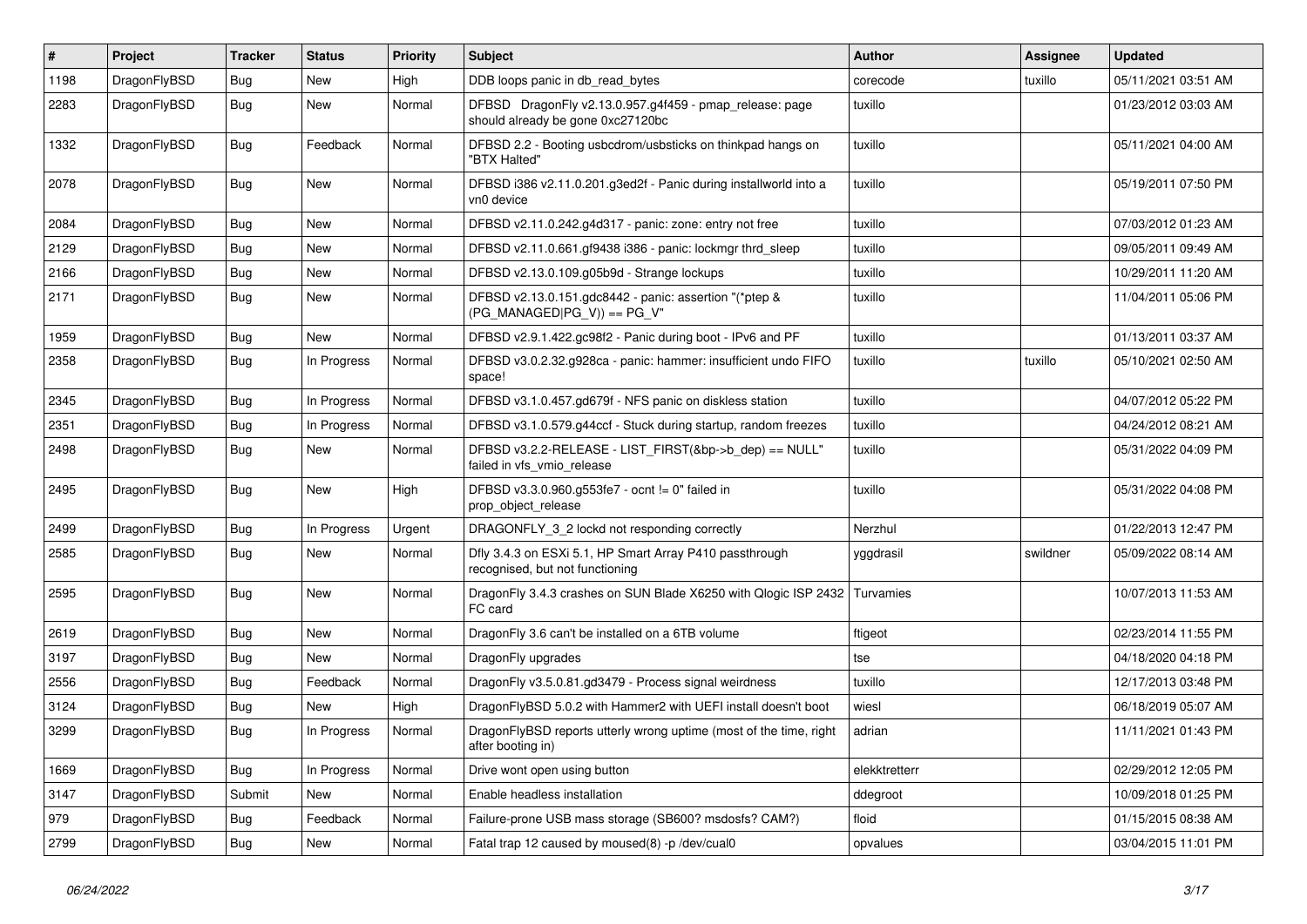| $\sharp$ | Project      | <b>Tracker</b> | <b>Status</b> | <b>Priority</b> | <b>Subject</b>                                                                                                       | Author        | Assignee | <b>Updated</b>      |
|----------|--------------|----------------|---------------|-----------------|----------------------------------------------------------------------------------------------------------------------|---------------|----------|---------------------|
| 2072     | DragonFlyBSD | Bug            | <b>New</b>    | Normal          | Fatal trap 12: stopped at lwkt send ipig3                                                                            | rumcic        |          | 05/17/2011 04:12 AM |
| 3266     | DragonFlyBSD | Bug            | <b>New</b>    | High            | Filesystems broken due to "KKASSERT(count &<br>TOK COUNTMASK);"                                                      | tkusumi       |          | 03/15/2021 01:21 PM |
| 2638     | DragonFlyBSD | Bug            | Feedback      | High            | Fix machdep.pmap mmu optimize                                                                                        | tuxillo       |          | 05/11/2021 04:07 AM |
| 3201     | DragonFlyBSD | Submit         | <b>New</b>    | Normal          | Fixes make search display                                                                                            | htse          |          | 08/20/2021 04:02 PM |
| 1877     | DragonFlyBSD | Bug            | New           | Normal          | Freeze during 1st hammer cleanup after new install                                                                   | elekktretterr |          | 05/15/2022 11:43 AM |
| 1947     | DragonFlyBSD | Bug            | New           | Low             | GA-880GM-UD2H (rev. 1.3) AHCI fails to detect disks at the end of<br>the RAID controller                             | eocallaghan   |          | 11/27/2021 08:46 AM |
| 2674     | DragonFlyBSD | Bug            | New           | Normal          | <b>GPT Support</b>                                                                                                   | ftigeot       |          | 12/28/2015 02:54 PM |
| 3301     | DragonFlyBSD | Bug            | New           | Normal          | Gkrellm from the packages is not showing logged in users in main<br>window, logged in users always $== 0$            | adrian        |          | 01/08/2022 04:24 AM |
| 3205     | DragonFlyBSD | Bug            | Feedback      | High            | Go compiler net test failing                                                                                         | dfbsd         | tuxillo  | 05/10/2021 02:45 AM |
| 1831     | DragonFlyBSD | Bug            | Feedback      | High            | HAMMER "malloc limit exceeded" panic                                                                                 | eocallaghan   | dillon   | 06/04/2022 04:38 AM |
| 3047     | DragonFlyBSD | Bug            | New           | Normal          | <b>HAMMER</b> critical write error                                                                                   | samuel        |          | 06/19/2019 09:50 AM |
| 1749     | DragonFlyBSD | Bug            | In Progress   | Normal          | HAMMER fsstress panic in hammer flush inode core<br>'ip->flush_state != HAMMER_FST_FLUSH'                            | vsrinivas     |          | 05/11/2021 04:06 AM |
| 1744     | DragonFlyBSD | Bug            | In Progress   | Normal          | HAMMER fsstress panic in hammer setup child callback                                                                 | vsrinivas     |          | 05/11/2021 04:05 AM |
| 2898     | DragonFlyBSD | <b>Bug</b>     | <b>New</b>    | Normal          | <b>HAMMER</b> panic                                                                                                  | pavalos       |          | 11/03/2018 07:05 AM |
| 1717     | DragonFlyBSD | Bug            | Feedback      | Normal          | HAMMER panic in hammer cursor down()                                                                                 | josepht1      |          | 05/11/2021 04:05 AM |
| 2647     | DragonFlyBSD | Bug            | <b>New</b>    | Normal          | HAMMER panic on 3.6.0                                                                                                | tuxillo       |          | 05/11/2021 03:54 AM |
| 2863     | DragonFlyBSD | <b>Bug</b>     | <b>New</b>    | Normal          | HAMMER synch tid is zero                                                                                             | shamaz        |          | 12/12/2015 11:24 PM |
| 2287     | DragonFlyBSD | Bug            | New           | Normal          | HAMMER(ROOT) Illegal UNDO TAIL signature at<br>300000001967c000                                                      | y0n3t4n1      |          | 11/07/2018 01:22 AM |
| 3249     | DragonFlyBSD | Bug            | <b>New</b>    | Normal          | HAMMER2 fsync(2) not working properly                                                                                | tkusumi       |          | 09/21/2020 07:07 AM |
| 3246     | DragonFlyBSD | Bug            | New           | Normal          | HAMMER2 unable to handle ENOSPC properly                                                                             | tkusumi       |          | 09/04/2020 11:11 AM |
| 2803     | DragonFlyBSD | <b>Bug</b>     | <b>New</b>    | Normal          | HAMMER: Warning: UNDO area too small!                                                                                | ftigeot       |          | 03/11/2015 03:42 PM |
| 2958     | DragonFlyBSD | Bug            | Feedback      | Normal          | Hammer FS dies during pruning after massive write load                                                               | neilb         |          | 10/11/2016 04:20 AM |
| 2852     | DragonFlyBSD | Bug            | <b>New</b>    | Normal          | Hammer File System - hangs on undo during system boot / mount -<br>will not recover on DragonFlyBSD newer than 3.6.0 | abale         |          | 05/11/2021 04:07 AM |
| 2347     | DragonFlyBSD | Bug            | Feedback      | High            | Hammer PFSes destroy does not give back full space allocated to<br><b>PFS</b>                                        | sgeorge       |          | 07/19/2012 01:11 AM |
| 1907     | DragonFlyBSD | Bug            | <b>New</b>    | Normal          | Hammer crash in hammer flusher flush()                                                                               | swildner      |          | 11/11/2010 05:07 AM |
| 1469     | DragonFlyBSD | Bug            | In Progress   | Normal          | Hammer history security concern                                                                                      | corecode      | tuxillo  | 05/11/2021 03:52 AM |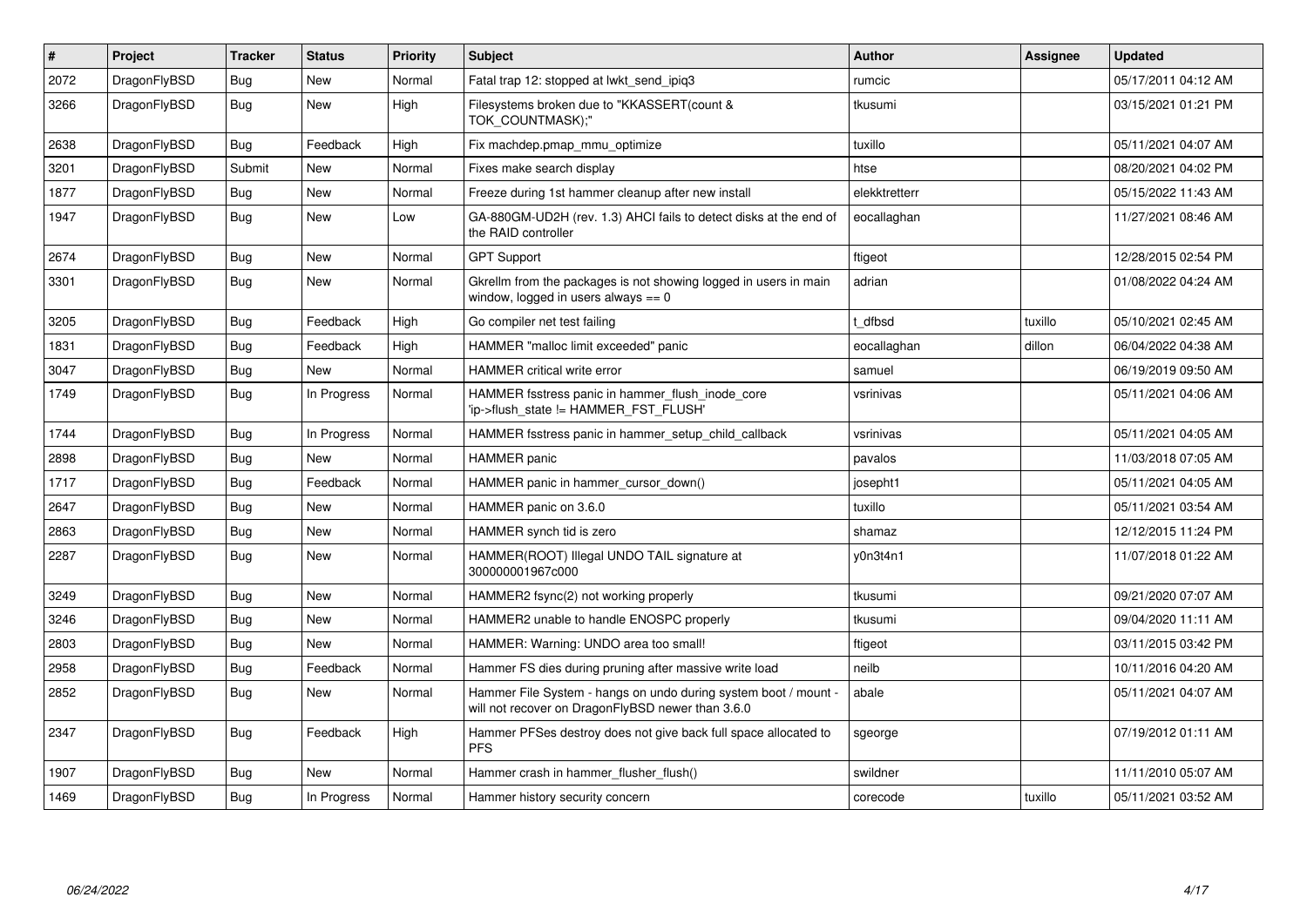| #    | Project      | <b>Tracker</b> | <b>Status</b> | <b>Priority</b> | Subject                                                                                                                                                     | Author       | Assignee | <b>Updated</b>      |
|------|--------------|----------------|---------------|-----------------|-------------------------------------------------------------------------------------------------------------------------------------------------------------|--------------|----------|---------------------|
| 3194 | DragonFlyBSD | Bug            | <b>New</b>    | High            | Hammer kernel crash on mirror-stream of PFS after upgrade<br>(assertion "cursor->flags &<br>HAMMER_CURSOR_ITERATE_CHECK" failed in<br>hammer_btree_iterate) | Anonymous    |          | 06/29/2019 01:32 PM |
| 2915 | DragonFlyBSD | Bug            | <b>New</b>    | High            | Hammer mirror-copy problem                                                                                                                                  | t dfbsd      |          | 08/25/2016 05:28 AM |
| 1330 | DragonFlyBSD | <b>Bug</b>     | Feedback      | Normal          | Hammer, usb disk, SYNCHRONIZE CACHE failure                                                                                                                 | josepht      |          | 06/02/2014 04:56 AM |
| 2738 | DragonFlyBSD | Bug            | <b>New</b>    | Normal          | Hammer: Strange behavior when trying to recover old version of<br>moved file                                                                                | roland       |          | 11/20/2014 08:02 AM |
| 3215 | DragonFlyBSD | Bug            | <b>New</b>    | Normal          | Hang in tcdrain(3) after write(3)                                                                                                                           | noloader     |          | 11/25/2019 03:08 PM |
| 1718 | DragonFlyBSD | Bug            | Feedback      | Normal          | IDE disk drive not detected by x86 64 2.6.1 Live CD                                                                                                         | bcox         |          | 11/27/2021 08:25 AM |
| 696  | DragonFlyBSD | Bug            | New           | Low             | <b>IPSEC</b> recommendation                                                                                                                                 | robin carey5 | tuxillo  | 06/02/2014 02:40 PM |
| 1882 | DragonFlyBSD | Bug            | New           | Low             | Idea for handling new USB vendor/device codes                                                                                                               | bmk          |          | 10/20/2010 12:15 PM |
| 2535 | DragonFlyBSD | Bug            | <b>New</b>    | Normal          | Imap processes apparentlt blocked on disk I/O                                                                                                               | ftigeot      |          | 04/02/2013 09:31 AM |
| 1836 | DragonFlyBSD | <b>Bug</b>     | New           | Normal          | Incorrect TCP checksum show up in tcpdump                                                                                                                   | robgar1      |          | 05/15/2022 11:22 AM |
| 1144 | DragonFlyBSD | Bug            | Feedback      | Normal          | Incorrect clock under KVM                                                                                                                                   | msylvan      |          | 03/09/2013 01:17 PM |
| 2858 | DragonFlyBSD | Bug            | <b>New</b>    | Low             | Installer "Local or UTC" question should have "No" selected by<br>default.                                                                                  | cgag         |          | 12/02/2015 01:18 PM |
| 2859 | DragonFlyBSD | Bug            | New           | Low             | Installer configuration menu always highlights "Select timezone", no<br>matter which step was last completed.                                               | cgag         |          | 12/02/2015 01:54 PM |
| 3120 | DragonFlyBSD | Bug            | <b>New</b>    | Normal          | Intel AC 8260 firmware does not load                                                                                                                        | Vintodrimmer |          | 08/28/2018 03:30 AM |
| 2994 | DragonFlyBSD | Bug            | <b>New</b>    | Normal          | Intermittent boot hangs after git: hammer - HAMMER Version 7                                                                                                | davshao      |          | 03/30/2017 02:06 PM |
| 1486 | DragonFlyBSD | <b>Bug</b>     | Feedback      | Normal          | Interrupt storm related to SATA DVD device                                                                                                                  | hasso        |          | 05/11/2021 04:01 AM |
| 3269 | DragonFlyBSD | Bug            | In Progress   | Normal          | Is double-buffer'd buf still required by HAMMER2 ?                                                                                                          | tkusumi      |          | 05/12/2021 04:09 PM |
| 1192 | DragonFlyBSD | Submit         | New           | Normal          | KKASSERTs in sys/kern/uipc {msg,socket}.c are too strict                                                                                                    | rumcic       |          | 05/11/2021 04:07 AM |
| 3280 | DragonFlyBSD | Bug            | New           | Normal          | KMS console and i915(4) not working in 6.0                                                                                                                  | cmusser      |          | 07/10/2021 03:35 AM |
| 2473 | DragonFlyBSD | <b>Bug</b>     | <b>New</b>    | Normal          | Kernel crash when trying to up the wpi0 device (Dfly<br>v3.3.0.758.g47388-DEVELOPMENT)                                                                      | tomaz        |          | 02/24/2014 08:50 AM |
| 2250 | DragonFlyBSD | Bug            | <b>New</b>    | Normal          | Kernel panic                                                                                                                                                | adamk        |          | 11/23/2018 01:10 AM |
| 3247 | DragonFlyBSD | Bug            | <b>New</b>    | Normal          | Kernel panic doing nothing much                                                                                                                             | phma         |          | 09/12/2020 11:40 PM |
| 1594 | DragonFlyBSD | Bug            | <b>New</b>    | Normal          | Kernel panic during boot from Live CD on Dell E6400                                                                                                         | bodie        |          | 05/11/2021 03:54 AM |
| 2891 | DragonFlyBSD | Bug            | <b>New</b>    | Normal          | Kernel panic in IEEE802.11 related code                                                                                                                     | shamaz       |          | 05/29/2016 05:49 PM |
| 3235 | DragonFlyBSD | Bug            | New           | Normal          | Kernel panic in devfs vnops.c                                                                                                                               | mneumann     |          | 04/28/2020 07:00 AM |
| 3224 | DragonFlyBSD | <b>Bug</b>     | New           | Normal          | Kernel panic when trying to ping6                                                                                                                           | zhtw         |          | 03/08/2020 08:55 AM |
| 3129 | DragonFlyBSD | <b>Bug</b>     | New           | High            | Kernel panic with 5.2.0 on A2SDi-4C-HLN4F                                                                                                                   | stateless    |          | 04/24/2018 12:50 AM |
| 2052 | DragonFlyBSD | Bug            | New           | Normal          | Kernel panic: CPU APIC ID out of range                                                                                                                      | Anonymous    |          | 05/02/2011 11:06 AM |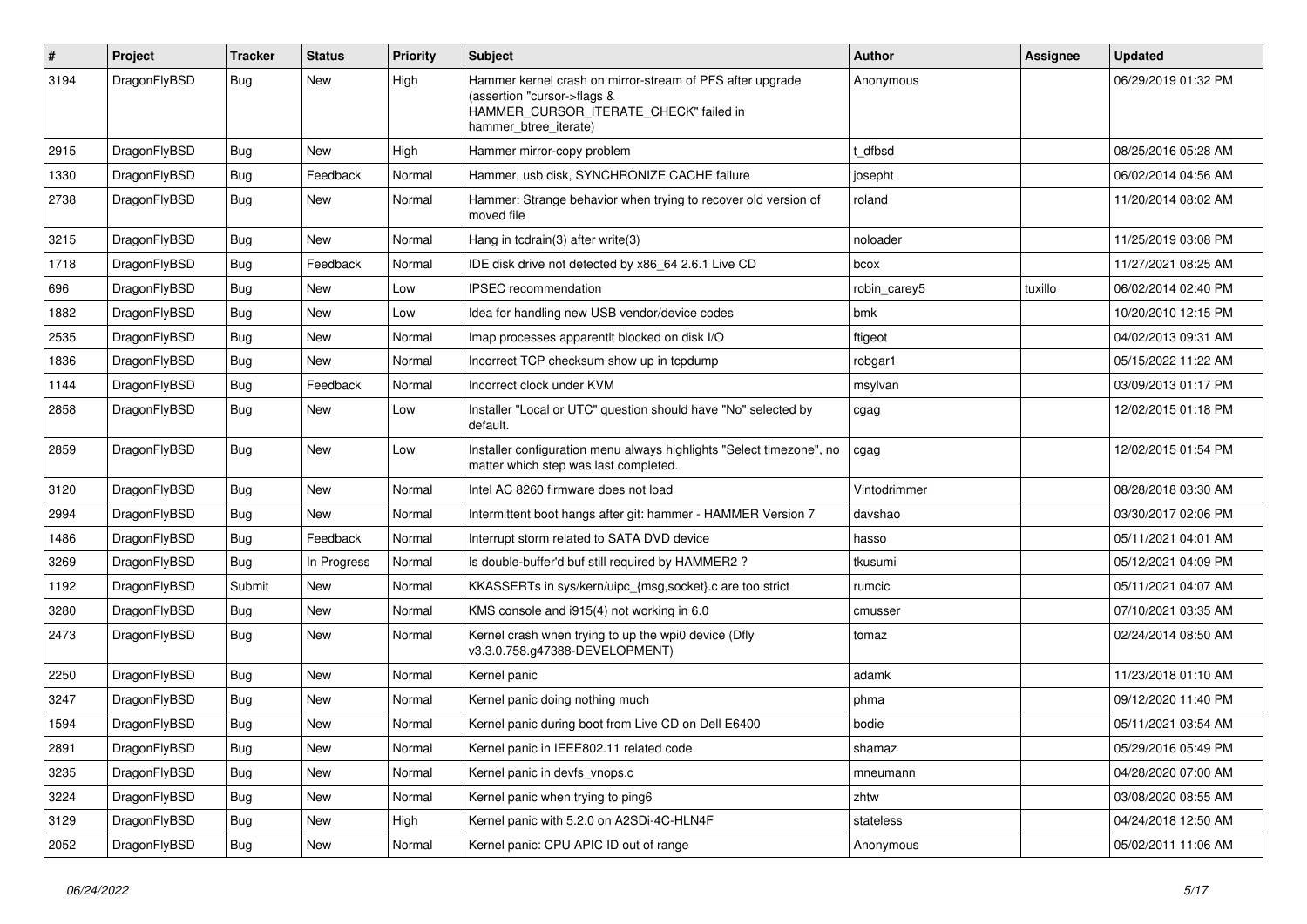| $\vert$ # | Project      | <b>Tracker</b> | <b>Status</b> | <b>Priority</b> | <b>Subject</b>                                                                                  | Author        | Assignee  | <b>Updated</b>      |
|-----------|--------------|----------------|---------------|-----------------|-------------------------------------------------------------------------------------------------|---------------|-----------|---------------------|
| 2421      | DragonFlyBSD | Bug            | <b>New</b>    | High            | Kernel panic: vm_fault: page 0xc0f70000 not busy!                                               | lentferj      |           | 10/03/2012 08:16 AM |
| 3218      | DragonFlyBSD | <b>Bug</b>     | <b>New</b>    | Normal          | Kernel panics are not sent to comconsole when booted over EFI                                   | mqudsi        |           | 12/02/2019 08:52 PM |
| 1899      | DragonFlyBSD | <b>Bug</b>     | <b>New</b>    | Normal          | Keyboard doesn't work                                                                           | fransm        |           | 05/15/2022 03:32 PM |
| 2004      | DragonFlyBSD | <b>Bug</b>     | New           | Normal          | LWKT WAIT IPIQ panic                                                                            | steve         |           | 03/08/2011 05:46 PM |
| 2396      | DragonFlyBSD | Bug            | Feedback      | High            | Latest 3.1 development version core dumps while destroying master<br><b>PFS</b>                 | sgeorge       |           | 01/23/2013 04:10 PM |
| 2414      | DragonFlyBSD | Bug            | In Progress   | Normal          | Lenovo S10 acpi freeze (not new)                                                                | davshao       |           | 05/11/2021 04:13 AM |
| 1591      | DragonFlyBSD | Bug            | Feedback      | Normal          | Lenovo X301 hangs with AHCI Driver CMD TIMEOUT<br>STS=d0 <bsy></bsy>                            | eocallaghan   |           | 05/11/2021 04:05 AM |
| 168       | DragonFlyBSD | <b>Bug</b>     | In Progress   | Normal          | Livelocked limit engaged while trying to setup IPW wireless                                     | mschacht      | sepherosa | 05/11/2021 04:05 AM |
| 1502      | DragonFlyBSD | Bug            | In Progress   | Normal          | Lock while deleting files from nohistory HAMMER directories                                     | hasso         |           | 03/10/2013 04:28 AM |
| 3165      | DragonFlyBSD | Bug            | New           | Normal          | Looping at boot time                                                                            | gop           |           | 12/28/2018 01:04 PM |
| 385       | DragonFlyBSD | Bug            | Feedback      | Low             | Mail archive address removal                                                                    | justin        | justin    | 03/09/2013 11:24 AM |
| 1456      | DragonFlyBSD | <b>Bug</b>     | Feedback      | Normal          | Microsoft wireless desktop problems                                                             | elekktretterr |           | 01/15/2015 08:34 AM |
| 2887      | DragonFlyBSD | <b>Bug</b>     | <b>New</b>    | Low             | Missing extattr_namespace_to_string and<br>extattr string to namespace functions                | rubenk        |           | 02/06/2016 05:09 AM |
| 1463      | DragonFlyBSD | Bug            | <b>New</b>    | Normal          | Mountroot before drives are initialized                                                         | elekktretterr |           | 12/07/2010 01:30 PM |
| 3111      | DragonFlyBSD | <b>Bug</b>     | In Progress   | High            | Mouse lags every second heavily under X11                                                       | mneumann      |           | 12/12/2017 09:46 PM |
| 1695      | DragonFlyBSD | <b>Bug</b>     | <b>New</b>    | Normal          | NFS-related system breakdown                                                                    | Anonymous     |           | 04/10/2014 12:35 AM |
| 2496      | DragonFlyBSD | Bug            | New           | Normal          | NTFS malloc limit exceeded                                                                      | plasmob       | tuxillo   | 02/19/2013 08:47 AM |
| 3310      | DragonFlyBSD | Bug            | In Progress   | Normal          | NVMM+QEMU fail to boot with UEFI: Mem Assist Failed<br>[gpa=0xfffffff0]                         | liweitianux   |           | 01/11/2022 03:22 PM |
| 679       | DragonFlyBSD | Bug            | <b>New</b>    | Low             | Netgraph backward compatibility for old *LEN constants                                          | nant          | nant      | 02/18/2014 05:45 AM |
| 3317      | DragonFlyBSD | Bug            | In Progress   | Normal          | Network vtnet0 not working on Hetzner cloud                                                     | mneumann      |           | 06/18/2022 03:55 AM |
| 1774      | DragonFlyBSD | Bug            | <b>New</b>    | Normal          | New IP header cleanup branch available for testing                                              | dillon        |           | 05/15/2022 10:59 AM |
| 2051      | DragonFlyBSD | Bug            | <b>New</b>    | Normal          | No ipv6 lan route entry created on 2.10                                                         | ftigeot       |           | 04/21/2011 10:37 AM |
| 2828      | DragonFlyBSD | <b>Bug</b>     | <b>New</b>    | High            | On AMD APUs and Bulldozer CPUs, the machdep.cpu idle hlt<br>sysctl should be 3 by default       | vadaszi       | vadaszi   | 05/11/2021 04:07 AM |
| 2717      | DragonFlyBSD | Submit         | Feedback      | Normal          | Out of range numeric handling                                                                   | dclink        | tuxillo   | 05/11/2021 04:08 AM |
| 2161      | DragonFlyBSD | Bug            | New           | Normal          | Outdated xorg.conf file gets installed into etc and screws up mouse                             | eocallaghan   |           | 10/27/2011 01:51 PM |
| 3101      | DragonFlyBSD | <b>Bug</b>     | <b>New</b>    | Low             | PFI CGI install not working in dragonflybsd 5.0.1 USB install                                   | bnegre82      |           | 05/11/2021 04:14 AM |
| 3199      | DragonFlyBSD | <b>Bug</b>     | New           | Normal          | PFS label not found panic                                                                       | tse           |           | 08/21/2019 03:51 AM |
| 1428      | DragonFlyBSD | <b>Bug</b>     | Feedback      | Low             | POSIX.1e implementation is too old                                                              | hasso         | tuxillo   | 05/11/2021 04:00 AM |
| 1580      | DragonFlyBSD | <b>Bug</b>     | Feedback      | Normal          | Panic (Fatal trap 12: page fault while in kernel mode) while playing<br>with pf and netif names | rumcic        |           | 12/21/2018 01:21 AM |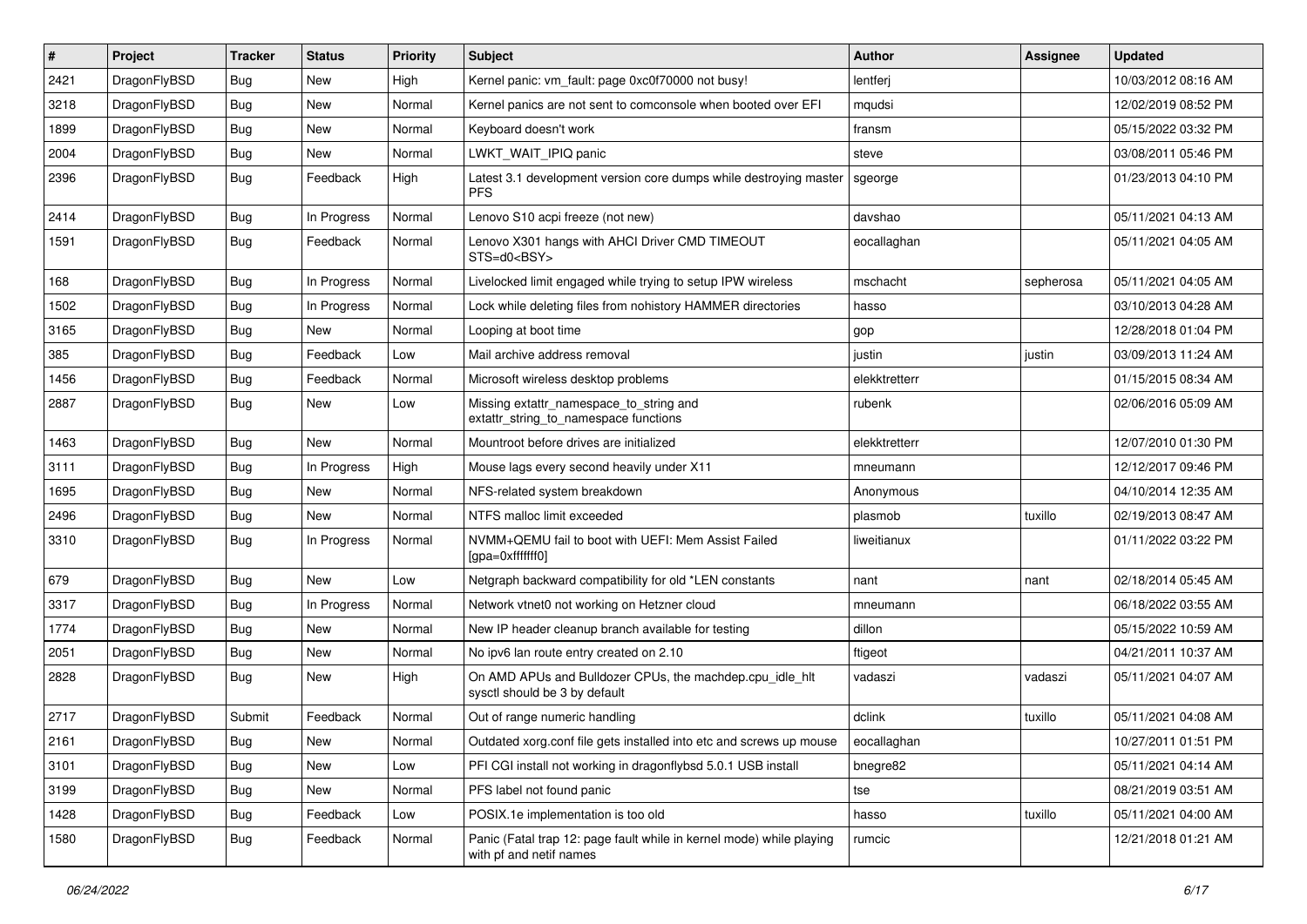| $\pmb{\#}$ | Project      | <b>Tracker</b> | <b>Status</b> | <b>Priority</b> | Subject                                                                                    | <b>Author</b> | <b>Assignee</b> | <b>Updated</b>      |
|------------|--------------|----------------|---------------|-----------------|--------------------------------------------------------------------------------------------|---------------|-----------------|---------------------|
| 2037       | DragonFlyBSD | Bug            | Feedback      | Normal          | Panic Bad link elm while building packages                                                 | ftigeot       | dillon          | 04/21/2011 07:20 AM |
| 2812       | DragonFlyBSD | Bug            | <b>New</b>    | Normal          | Panic on Intel DE3815TYKHE                                                                 | tmorp         |                 | 05/14/2015 03:14 PM |
| 2071       | DragonFlyBSD | Bug            | New           | High            | Panic on assertion: (int)(flg->seq - seq) > 0 in hammer_flusher_flush<br>after inode error | vsrinivas     |                 | 06/12/2011 07:59 AM |
| 2081       | DragonFlyBSD | Bug            | Feedback      | Normal          | Panic on device "detach" / "failure"                                                       | vsrinivas     |                 | 02/29/2012 07:11 AM |
| 1939       | DragonFlyBSD | <b>Bug</b>     | New           | Normal          | Panic on nightly build and stress test box                                                 | lentferj      |                 | 12/18/2010 08:41 AM |
| 1250       | DragonFlyBSD | Bug            | Feedback      | Normal          | Panic upon plugging an USB flash drive into the machine                                    | rumcic        |                 | 03/10/2013 05:17 AM |
| 1873       | DragonFlyBSD | Bug            | New           | Normal          | Panic upon usb mouse detach and reattaching                                                | rumcic        |                 | 02/01/2011 09:53 AM |
| 2641       | DragonFlyBSD | Bug            | New           | Normal          | Panic when loading natapci as module                                                       | tuxillo       |                 | 05/11/2021 03:54 AM |
| 1860       | DragonFlyBSD | Bug            | Feedback      | Normal          | Panic while creating UFS fs on vn(4) for initrd                                            | matthias      |                 | 02/29/2012 07:16 AM |
| 2092       | DragonFlyBSD | Bug            | New           | Normal          | Panic: Bad link elm 0x next->prev != elm                                                   | masterblaster | dillon          | 12/04/2011 12:49 PM |
| 884        | DragonFlyBSD | Bug            | In Progress   | High            | Performance/memory problems under filesystem IO load                                       | hasso         |                 | 05/11/2021 03:50 AM |
| 2020       | DragonFlyBSD | Bug            | New           | Low             | Port brcm80211 driver from Linux to DragonFly BSD                                          | studer        |                 | 03/05/2011 10:54 PM |
| 2617       | DragonFlyBSD | Bug            | Feedback      | Normal          | Possible issue with wireless mouse on 3.6 release                                          | FilippoMo     |                 | 01/14/2015 03:42 PM |
| 1668       | DragonFlyBSD | Bug            | Feedback      | Normal          | Power button not working                                                                   | elekktretterr |                 | 03/10/2013 06:22 AM |
| 3117       | DragonFlyBSD | Bug            | New           | Normal          | Problem with colours if "intel" video-driver used                                          | dpostolov     |                 | 01/07/2018 11:35 PM |
| 2881       | DragonFlyBSD | Bug            | <b>New</b>    | Normal          | Pulseaudio hangs/resets system when starting X11                                           | mneumann      |                 | 01/09/2016 03:08 AM |
| 3134       | DragonFlyBSD | Bug            | New           | Normal          | RFC 3021 (/31 networks) appear to be unsupported                                           | jailbird      |                 | 05/16/2018 11:03 PM |
| 2288       | DragonFlyBSD | Bug            | Feedback      | Normal          | Random IO performance loss introduced since January 1st                                    | lentferj      |                 | 01/23/2013 04:21 PM |
| 2819       | DragonFlyBSD | Bug            | In Progress   | Normal          | Random micro system freezes after a week of uptime                                         | ftigeot       | dillon          | 08/16/2015 08:46 PM |
| 2509       | DragonFlyBSD | Bug            | New           | Normal          | Redefinition of DIRBLKSIZ in restore(8)                                                    | swildner      |                 | 06/04/2022 04:40 AM |
| 2933       | DragonFlyBSD | Submit         | <b>New</b>    | Normal          | Remove unix domain socket support from cat(1)                                              | sevan         |                 | 08/01/2016 08:10 PM |
| 2629       | DragonFlyBSD | Bug            | <b>New</b>    | Normal          | Replace gcc44 with llvm34, clang34, and libc++                                             | tuxillo       |                 | 06/02/2014 02:30 PM |
| 3298       | DragonFlyBSD | Bug            | New           | Normal          | Running "w" and having logged in via XDM through VNC, "w" prints<br>an extra error message | piecuch       |                 | 10/25/2021 09:16 AM |
| 3029       | DragonFlyBSD | Bug            | <b>New</b>    | Normal          | Running DflyBSD 4.8 on FreeBSD bhyve as a guest                                            | iron          |                 | 05/13/2022 04:33 AM |
| 3300       | DragonFlyBSD | Bug            | <b>New</b>    | Normal          | Running Xvnc from TigerVNC package through the INETD daemon<br>in TCP WAIT mode fails hard | adrian        |                 | 01/08/2022 04:25 AM |
| 2095       | DragonFlyBSD | Bug            | <b>New</b>    | Low             | Running installer post-install: Unsupported DFUI transport"                                | greenrd       |                 | 06/26/2011 09:20 AM |
| 2587       | DragonFlyBSD | <b>Bug</b>     | New           | Normal          | SATA DVD writer not detected by DragonFly                                                  | srussell      |                 | 09/04/2020 08:55 AM |
| 1194       | DragonFlyBSD | Bug            | New           | Normal          | SCSI errors while trying to copy photos from my camera                                     | elekktretterr |                 | 01/14/2015 04:39 PM |
| 3243       | DragonFlyBSD | Bug            | New           | Normal          | SMART status not reported properly for SSD disks                                           | daftaupe      |                 | 09/09/2020 11:03 PM |
| 2731       | DragonFlyBSD | Bug            | In Progress   | Normal          | Screen full of random colors when starting Xorg with Intel Haswell<br>HD Graphics P4600    | jkatzmaier    |                 | 11/12/2014 04:08 PM |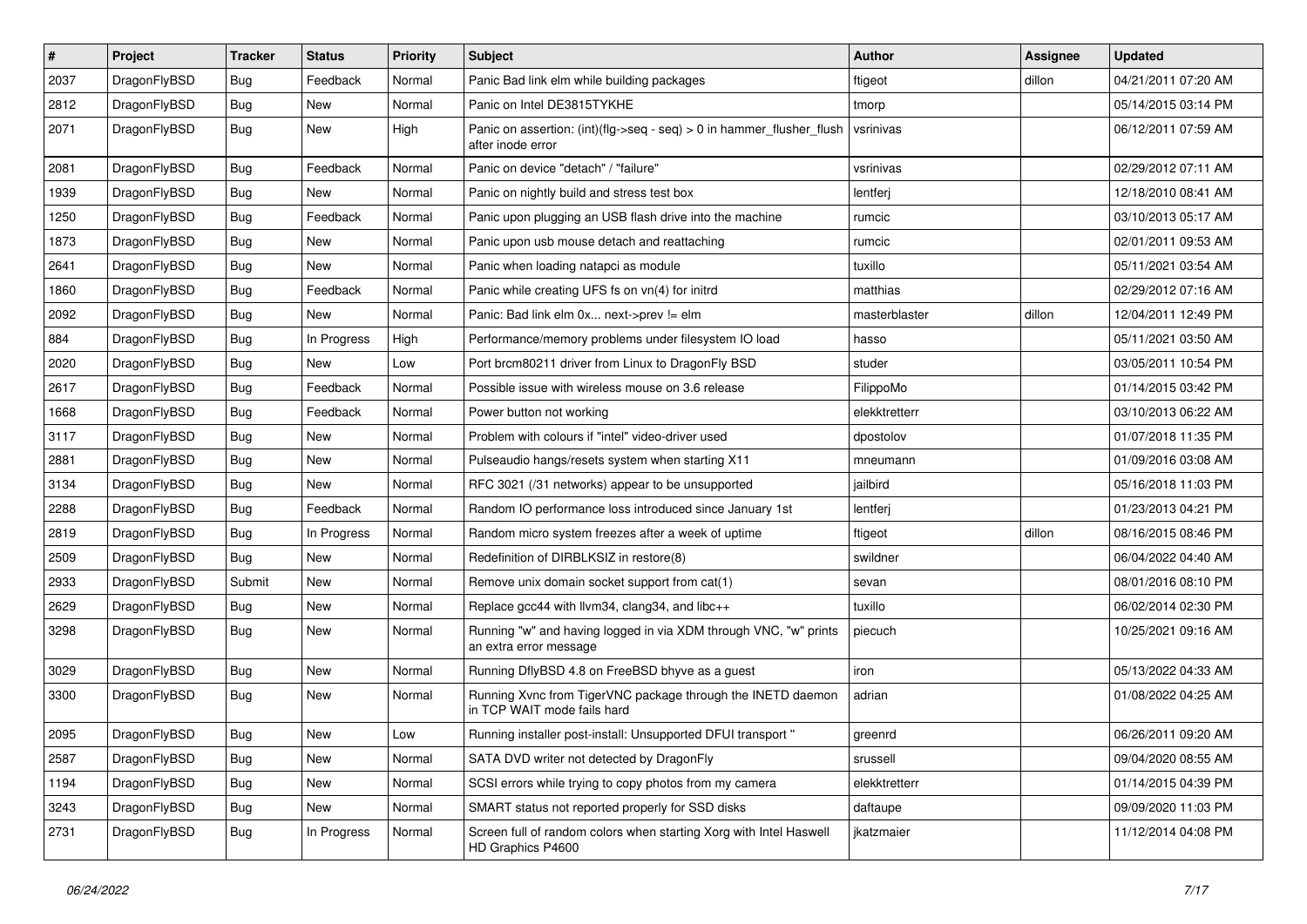| $\#$ | <b>Project</b> | <b>Tracker</b> | <b>Status</b> | <b>Priority</b> | <b>Subject</b>                                                                                                                                           | <b>Author</b>   | Assignee | <b>Updated</b>      |
|------|----------------|----------------|---------------|-----------------|----------------------------------------------------------------------------------------------------------------------------------------------------------|-----------------|----------|---------------------|
| 3278 | DragonFlyBSD   | Bug            | <b>New</b>    | Normal          | Second screen image is distorted                                                                                                                         | arcade@b1t.name |          | 07/10/2021 03:36 AM |
| 2094 | DragonFlyBSD   | <b>Bug</b>     | <b>New</b>    | Normal          | Segfault when gdb printing backtrace from core dump                                                                                                      | greenrd         |          | 06/25/2011 04:14 PM |
| 3318 | DragonFlyBSD   | Bug            | In Progress   | Normal          | Segmenation fault when a process resumed with checkpt exits                                                                                              | zabolekar       | tuxillo  | 06/18/2022 08:24 AM |
| 1313 | DragonFlyBSD   | Bug            | New           | Low             | Signal code in kernel needs major overhaul (signal queues,<br>si code, si addr)                                                                          | hasso           |          | 05/11/2021 04:00 AM |
| 2721 | DragonFlyBSD   | Submit         | Feedback      | Low             | Some few zalloc calls to objcache ones replacements                                                                                                      | dclink          | tuxillo  | 05/11/2021 04:08 AM |
| 3160 | DragonFlyBSD   | Submit         | In Progress   | Normal          | State the implementation difference in pkill/pgrep manual                                                                                                | sevan           | tuxillo  | 06/03/2022 05:15 PM |
| 1336 | DragonFlyBSD   | Bug            | In Progress   | Normal          | Still looking for reports of missed directory entries w/ HAMMER                                                                                          | dillon          |          | 05/11/2021 04:00 AM |
| 2529 | DragonFlyBSD   | <b>Bug</b>     | <b>New</b>    | Low             | Sundance network adapter is not detected and attached                                                                                                    | kworr           |          | 03/25/2013 02:29 AM |
| 1884 | DragonFlyBSD   | Bug            | New           | Normal          | System completely freezes while listening music (devbuf: malloc<br>limit exceeded)                                                                       | shamaz          |          | 01/24/2011 05:00 PM |
| 2308 | DragonFlyBSD   | Bug            | <b>New</b>    | Normal          | System freeze when unloading snd hda                                                                                                                     | jaydg           |          | 02/19/2012 07:15 AM |
| 2391 | DragonFlyBSD   | <b>Bug</b>     | In Progress   | Normal          | System lock with ahci and acpi enabled on ATI RS690 chipset with<br>SMB600 sata controller                                                               | jorisgio        | vadaszi  | 06/03/2015 03:51 PM |
| 3157 | DragonFlyBSD   | Bug            | New           | Normal          | TP-Link UE300 not working in 5.2-RELEASE                                                                                                                 | tuxillo         |          | 11/15/2018 02:08 PM |
| 2820 | DragonFlyBSD   | <b>Bug</b>     | <b>New</b>    | Normal          | TP-Link USB Wi-Fi adapter cannot be reattached to the system                                                                                             | shamaz          |          | 05/22/2015 09:45 PM |
| 2438 | DragonFlyBSD   | Submit         | Feedback      | Normal          | <b>TRIM</b> fixes                                                                                                                                        | Anonymous       | tuxillo  | 05/11/2021 03:45 AM |
| 1982 | DragonFlyBSD   | Bug            | <b>New</b>    | Low             | There is no linuxulator on x86-64                                                                                                                        | herrgard        |          | 05/31/2022 02:25 PM |
| 2371 | DragonFlyBSD   | <b>Bug</b>     | <b>New</b>    | Normal          | Timezone problem with America/Sao Paulo                                                                                                                  | raitech         |          | 05/17/2012 01:42 PM |
| 2153 | DragonFlyBSD   | Bug            | <b>New</b>    | Normal          | Too many unuseful warnings at boot                                                                                                                       | juanfra684      |          | 10/18/2011 10:16 PM |
| 3311 | DragonFlyBSD   | <b>Bug</b>     | <b>New</b>    | Low             | TrueCrypt support may cause kernel crash                                                                                                                 | arcade@b1t.name |          | 04/29/2022 06:19 AM |
| 2822 | DragonFlyBSD   | Bug            | <b>New</b>    | Normal          | USB 3.0 stick throws "reading primary partition table: error<br>accessing offset 000[] for 152" error, while the stick works on any<br>other OS I tested | revuwa          | profmakx | 06/29/2015 05:56 AM |
| 1613 | DragonFlyBSD   | Bug            | Feedback      | Normal          | USB Keyboard not working on master                                                                                                                       | elekktretterr   |          | 05/11/2021 04:05 AM |
| 3139 | DragonFlyBSD   | Bug            | <b>New</b>    | Normal          | USB Mouse Does Not Work in DragonflyBSD guest on VirtualBox                                                                                              | chiguy1256      |          | 06/24/2018 10:14 PM |
| 2802 | DragonFlyBSD   | <b>Bug</b>     | <b>New</b>    | Normal          | USB Wifi urtwn0 crash from cd boot                                                                                                                       | opvalues        |          | 03/10/2015 01:07 AM |
| 846  | DragonFlyBSD   | <b>Bug</b>     | Feedback      | Normal          | USB bugs:usb mouse can't used!                                                                                                                           | frankning       |          | 01/15/2015 08:36 AM |
| 2077 | DragonFlyBSD   | <b>Bug</b>     | <b>New</b>    | Normal          | USB devices conflicting                                                                                                                                  | srussell        |          | 05/17/2011 05:12 PM |
| 2061 | DragonFlyBSD   | Bug            | <b>New</b>    | Normal          | USB keyboard boot panic                                                                                                                                  | sjg             |          | 05/04/2012 12:20 AM |
| 2675 | DragonFlyBSD   | <b>Bug</b>     | New           | Low             | Ultimate N WiFi Link 5300 get iwn intr: fatal firmware error on 5GHz                                                                                     | revuwa          |          | 05/11/2021 04:07 AM |
| 1454 | DragonFlyBSD   | Bug            | Feedback      | Normal          | Unable to boot from external USB DVD drive                                                                                                               | elekktretterr   |          | 05/11/2021 04:01 AM |
| 1560 | DragonFlyBSD   | <b>Bug</b>     | Feedback      | Normal          | Unable to modify partition table on ThinkPad T61p during install                                                                                         | rehsack         |          | 01/15/2015 08:57 AM |
| 998  | DragonFlyBSD   | Bug            | In Progress   | Normal          | Unconfiguring a vn while it is mounted                                                                                                                   | rumcic          | tuxillo  | 05/11/2021 04:00 AM |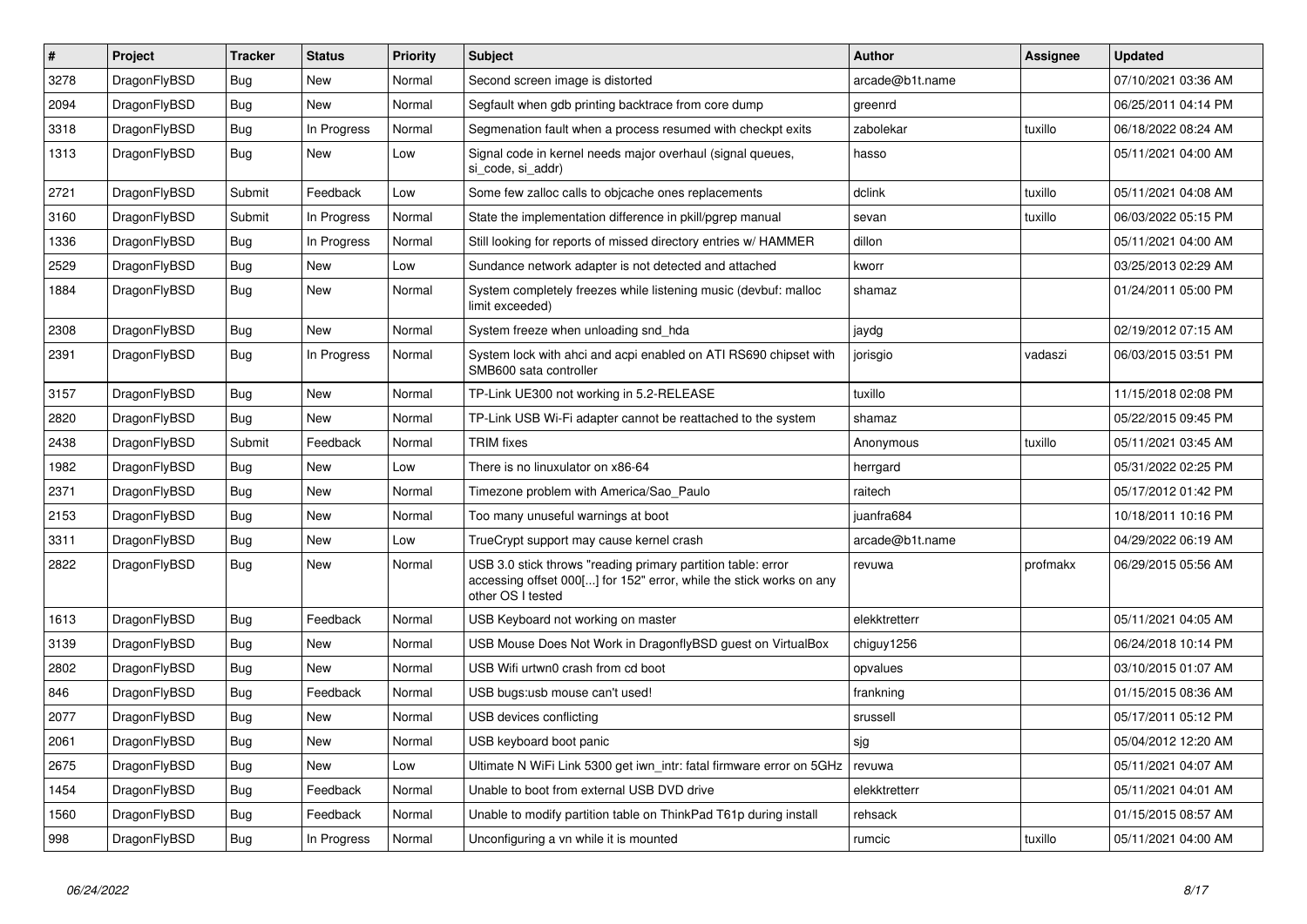| $\sharp$ | Project      | <b>Tracker</b> | <b>Status</b> | <b>Priority</b> | Subject                                                                                                   | Author          | <b>Assignee</b> | <b>Updated</b>      |
|----------|--------------|----------------|---------------|-----------------|-----------------------------------------------------------------------------------------------------------|-----------------|-----------------|---------------------|
| 2316     | DragonFlyBSD | Bug            | New           | Normal          | Ungraceful invalid password handling for adding a new user in the<br>installer                            | rune            |                 | 04/27/2012 11:23 PM |
| 3031     | DragonFlyBSD | Submit         | In Progress   | Normal          | Update drm/radeon to Linux 4.7.10 as much as possible                                                     | davshao         | ftigeot         | 08/19/2021 12:33 PM |
| 3145     | DragonFlyBSD | Submit         | In Progress   | Normal          | Update libelf to FreeBSD 12 current and build as base library usable<br>by ports                          | davshao         | tuxillo         | 08/20/2021 03:58 PM |
| 3154     | DragonFlyBSD | Submit         | <b>New</b>    | Normal          | Update serial handling in bootloader                                                                      | ddegroot        | dillon          | 11/06/2018 11:21 PM |
| 1390     | DragonFlyBSD | Bug            | In Progress   | Normal          | Use id_t type for {get,set}priority()                                                                     | Anonymous       | tuxillo         | 07/05/2019 02:18 AM |
| 2622     | DragonFlyBSD | Bug            | New           | Normal          | VAIO FIT15E fn keys support                                                                               | nonsolosoft     |                 | 12/31/2013 01:31 AM |
| 293      | DragonFlyBSD | <b>Bug</b>     | Feedback      | Low             | Various updates to the handbook                                                                           | victor          | victor          | 03/10/2013 04:46 AM |
| 2631     | DragonFlyBSD | <b>Bug</b>     | In Progress   | Low             | Verify library versioning current with full package build and switch it<br>on (after publishing packages) | tuxillo         |                 | 05/11/2021 04:06 AM |
| 341      | DragonFlyBSD | Bug            | <b>New</b>    | Normal          | Vinum erroneously repors devices as busy                                                                  | corecode        | swildner        | 01/21/2012 04:50 AM |
| 2125     | DragonFlyBSD | Bug            | <b>New</b>    | Normal          | Weird garbage in dmesg                                                                                    | herrgard        |                 | 08/30/2011 08:04 PM |
| 3302     | DragonFlyBSD | <b>Bug</b>     | New           | Normal          | Will not boot on System76 Lemur Pro (lemp10)                                                              | piecuch         |                 | 11/03/2021 10:21 AM |
| 2360     | DragonFlyBSD | Bug            | In Progress   | Normal          | Wishlist: virtio driver import                                                                            | vsrinivas       |                 | 06/04/2022 04:16 AM |
| 3284     | DragonFlyBSD | Bug            | New           | Normal          | Wrong towlower() result for U+038A                                                                        | bhaible         |                 | 07/10/2021 03:34 AM |
| 2808     | DragonFlyBSD | <b>Bug</b>     | <b>New</b>    | Normal          | X freeze by switching between X and VT - results in black screen                                          | lukesky333      |                 | 05/11/2021 03:55 AM |
| 2311     | DragonFlyBSD | Bug            | <b>New</b>    | Normal          | Xorg crash having something to do with drm                                                                | phma            |                 | 02/22/2012 09:59 AM |
| 3226     | DragonFlyBSD | Bug            | <b>New</b>    | Normal          | Xorg freezes in vm: thread stuck in "objtrm1"                                                             | peeter          |                 | 04/08/2020 02:10 AM |
| 2098     | DragonFlyBSD | Submit         | <b>New</b>    | Normal          | [PATCH] correct ath man page example<br>(/usr/src/share/man/man4/ath.4)                                   | nobody          |                 | 11/15/2011 12:27 AM |
| 2122     | DragonFlyBSD | Submit         | <b>New</b>    | Normal          | [Review] Fixes to the VFS layer                                                                           | ftigeot         |                 | 05/31/2022 03:25 PM |
| 2878     | DragonFlyBSD | Bug            | <b>New</b>    | Low             | [fix] CCVER problem when using clang and cpu extensions<br>(intrinsics)                                   | arcade@b1t.name |                 | 06/24/2016 04:25 AM |
| 2115     | DragonFlyBSD | Bug            | <b>New</b>    | Normal          | [msk] system freeze after receive some paquet                                                             | bsdsx           |                 | 08/22/2011 10:22 AM |
| 2306     | DragonFlyBSD | Bug            | <b>New</b>    | Normal          | a crash starts the kernel debugger in text mode, but just reboots in<br>X                                 | phma            |                 | 02/11/2012 08:02 PM |
| 1287     | DragonFlyBSD | Bug            | Feedback      | Normal          | altq configuration doesn't work                                                                           | corecode        | tuxillo         | 05/11/2021 03:51 AM |
| 1521     | DragonFlyBSD | Bug            | Feedback      | Normal          | amd64 2.4 livecd won't mount root at boot                                                                 | bolapara        |                 | 01/28/2018 03:45 AM |
| 2459     | DragonFlyBSD | Bug            | Feedback      | Normal          | apic problems with HP Probook 4510s                                                                       | thowe           |                 | 11/27/2021 08:22 AM |
| 3143     | DragonFlyBSD | Bug            | New           | Normal          | assertion "0" failed in hammer2_inode_xop_chain_sync                                                      | cbin            |                 | 07/18/2018 12:50 PM |
| 1246     | DragonFlyBSD | Bug            | New           | Normal          | bad resolution (monitor desync) with livedvd                                                              | Przem0l         |                 | 02/18/2014 06:29 AM |
| 1442     | DragonFlyBSD | <b>Bug</b>     | New           | Normal          | blocking SIGSEGV and triggering a segment violation produces an<br>all CPU consuming process              | corecode        | tuxillo         | 05/11/2021 03:52 AM |
| 1525     | DragonFlyBSD | <b>Bug</b>     | New           | Normal          | boehm-gc problems                                                                                         | hasso           |                 | 10/13/2012 07:13 PM |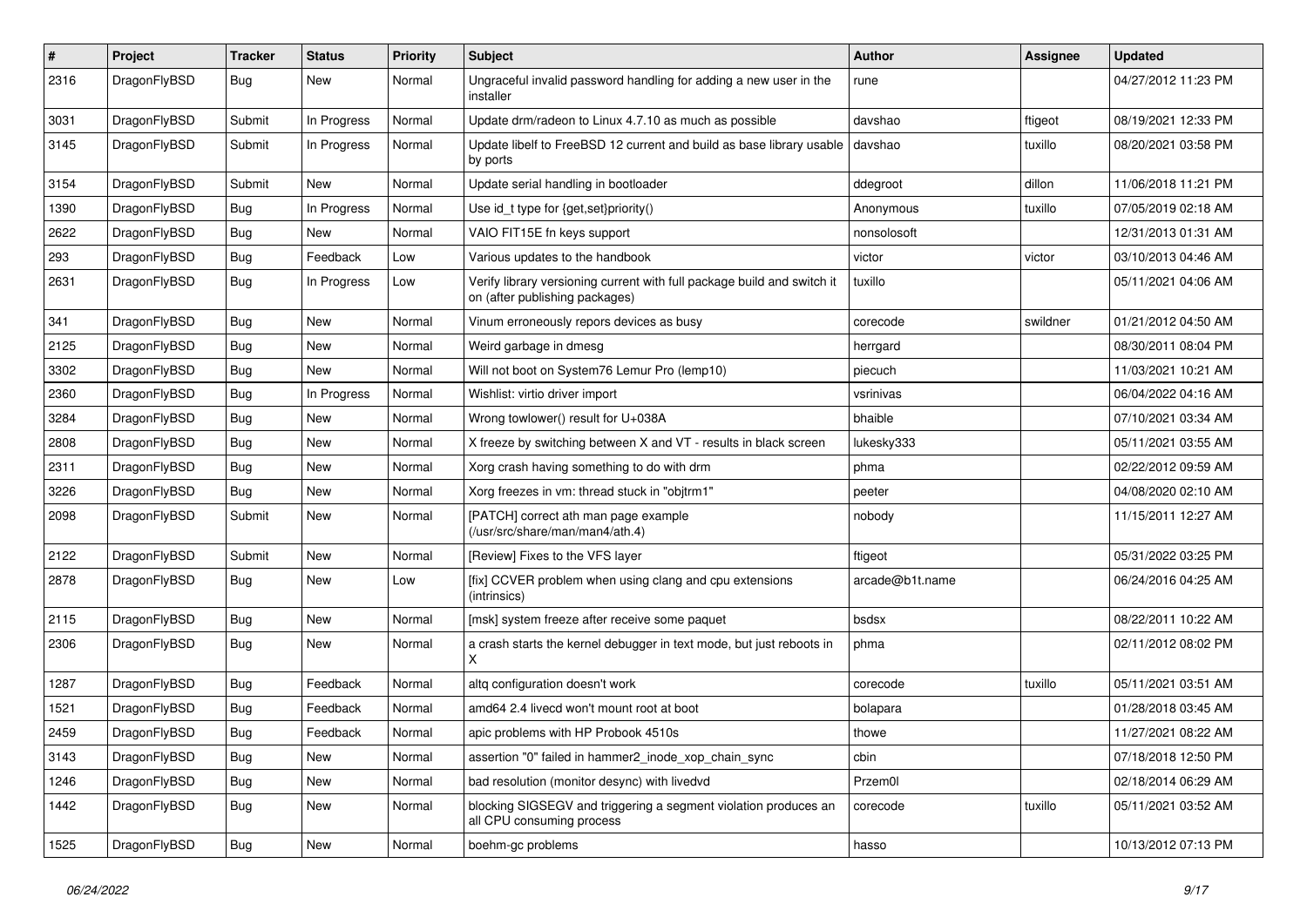| $\sharp$ | Project      | <b>Tracker</b> | <b>Status</b> | <b>Priority</b> | Subject                                                                                         | <b>Author</b>     | Assignee | <b>Updated</b>      |
|----------|--------------|----------------|---------------|-----------------|-------------------------------------------------------------------------------------------------|-------------------|----------|---------------------|
| 806      | DragonFlyBSD | <b>Bug</b>     | Feedback      | Normal          | boot error on MacBook                                                                           | tralamazza        |          | 06/04/2022 05:28 AM |
| 2680     | DragonFlyBSD | Bug            | <b>New</b>    | Low             | boot0cfg update makes box unbootable                                                            | herrgard          |          | 06/10/2014 06:02 AM |
| 3006     | DragonFlyBSD | Bug            | <b>New</b>    | Normal          | boot0cfg: panic in kern_udev.c in function _udev_dict_set_cstr when<br>installing in VirtualBox | MichiGreat        |          | 04/01/2017 02:22 PM |
| 2882     | DragonFlyBSD | Bug            | <b>New</b>    | Low             | bridge sends packets from individual interfaces                                                 | arcade@b1t.name   |          | 01/09/2016 12:43 PM |
| 2531     | DragonFlyBSD | <b>Bug</b>     | <b>New</b>    | Normal          | camcontrol fails to disable APM                                                                 | m.lombardi85      |          | 03/23/2013 12:28 PM |
| 1587     | DragonFlyBSD | Bug            | Feedback      | Normal          | can't gdb across fork                                                                           | corecode          | tuxillo  | 05/11/2021 03:54 AM |
| 1584     | DragonFlyBSD | Bug            | In Progress   | Normal          | can't use ssh from jail: debug1: read_passphrase: can't open<br>/dev/tty: Device busy           | corecode          | tuxillo  | 05/11/2021 03:53 AM |
| 2924     | DragonFlyBSD | <b>Bug</b>     | <b>New</b>    | Normal          | cat -v fails to tag characters in extended table with M- prefix with<br>some locales            | sevan             |          | 07/11/2016 07:18 AM |
| 1127     | DragonFlyBSD | Bug            | Feedback      | Low             | cdrom drive not detected                                                                        | tgr               | corecode | 01/15/2015 08:55 AM |
| 1618     | DragonFlyBSD | Bug            | Feedback      | Normal          | collision for 'struct pmap' when using RPC and <sys user.h=""></sys>                            | carenas           |          | 05/11/2021 04:05 AM |
| 3240     | DragonFlyBSD | <b>Bug</b>     | <b>New</b>    | High            | compile error because of openssl with /usr/dports/security/rhash<br>for mysql 8 install         | <b>UlasSAYGIN</b> |          | 06/04/2020 08:05 AM |
| 2389     | DragonFlyBSD | Bug            | <b>New</b>    | Normal          | computer crashed while listing processes                                                        | phma              |          | 06/18/2012 02:49 PM |
| 2712     | DragonFlyBSD | Bug            | <b>New</b>    | Normal          | connect(2) returns EINVAL when retrying after ECONNREFUSED                                      | jorisgio          |          | 08/14/2014 05:31 PM |
| 2621     | DragonFlyBSD | Bug            | <b>New</b>    | Normal          | core dump using cdrom                                                                           | nonsolosoft       |          | 12/27/2013 12:43 AM |
| 3110     | DragonFlyBSD | <b>Bug</b>     | New           | Normal          | crash with ipfw3 under load                                                                     | bnegre82          |          | 12/09/2017 06:22 AM |
| 2547     | DragonFlyBSD | <b>Bug</b>     | New           | High            | crashed while doing a dry run of pkg rolling-replace                                            | phma              |          | 04/18/2013 10:40 PM |
| 2319     | DragonFlyBSD | Bug            | <b>New</b>    | Normal          | crypt/passwd forward compat                                                                     | c.turner1         |          | 02/28/2012 12:39 PM |
| 2569     | DragonFlyBSD | <b>Bug</b>     | <b>New</b>    | Normal          | ctime NFS                                                                                       | ferney            |          | 08/11/2013 04:35 AM |
| 3116     | DragonFlyBSD | Bug            | New           | Normal          | da0 detects on very big volume if to _remove_ usb install stick and<br>reboot on Intel NUC5PPYH | dpostolov         |          | 01/07/2018 09:40 PM |
| 2917     | DragonFlyBSD | Bug            | <b>New</b>    | Normal          | da8: reading primary partition table: error accessing offset<br>000000000000 for 512            | liweitianux       |          | 05/11/2021 08:43 PM |
| 2604     | DragonFlyBSD | Bug            | New           | Normal          | dell laptop does not boot with LATEST                                                           | isenmann          |          | 11/20/2013 02:07 AM |
| 1876     | DragonFlyBSD | <b>Bug</b>     | New           | Normal          | devfs in jail + logging out from console(ttyv1+) -> panic                                       | qhwt.dfly         | tuxillo  | 05/31/2022 03:24 PM |
| 2100     | DragonFlyBSD | Bug            | Feedback      | Normal          | devfs related panic                                                                             | sepherosa         | alexh    | 07/10/2011 02:29 PM |
| 2082     | DragonFlvBSD | Bug            | <b>New</b>    | Normal          | dfbsd 2.10.1 amd64 - mc port build error with 'bmake bin-install'                               | sun-doctor        |          | 05/25/2011 07:18 PM |
| 1579     | DragonFlyBSD | <b>Bug</b>     | Feedback      | Normal          | dfly 2.4.1 does not like HP DL360G4p and Smart Array 6400 with<br>MSA20                         | tomaz.borstnar    | tuxillo  | 06/02/2014 02:44 PM |
| 3141     | DragonFlyBSD | <b>Bug</b>     | New           | Normal          | dhclient blocks boot process                                                                    | rowo              |          | 12/16/2018 11:01 AM |
| 1547     | DragonFlyBSD | <b>Bug</b>     | In Progress   | Normal          | disklabel64 automatic sizing                                                                    | corecode          | tuxillo  | 05/11/2021 03:52 AM |
| 1951     | DragonFlyBSD | <b>Bug</b>     | New           | Normal          | dma_timeouts at phyaddr on a good hdd                                                           | peur.neu          |          | 01/04/2011 07:12 AM |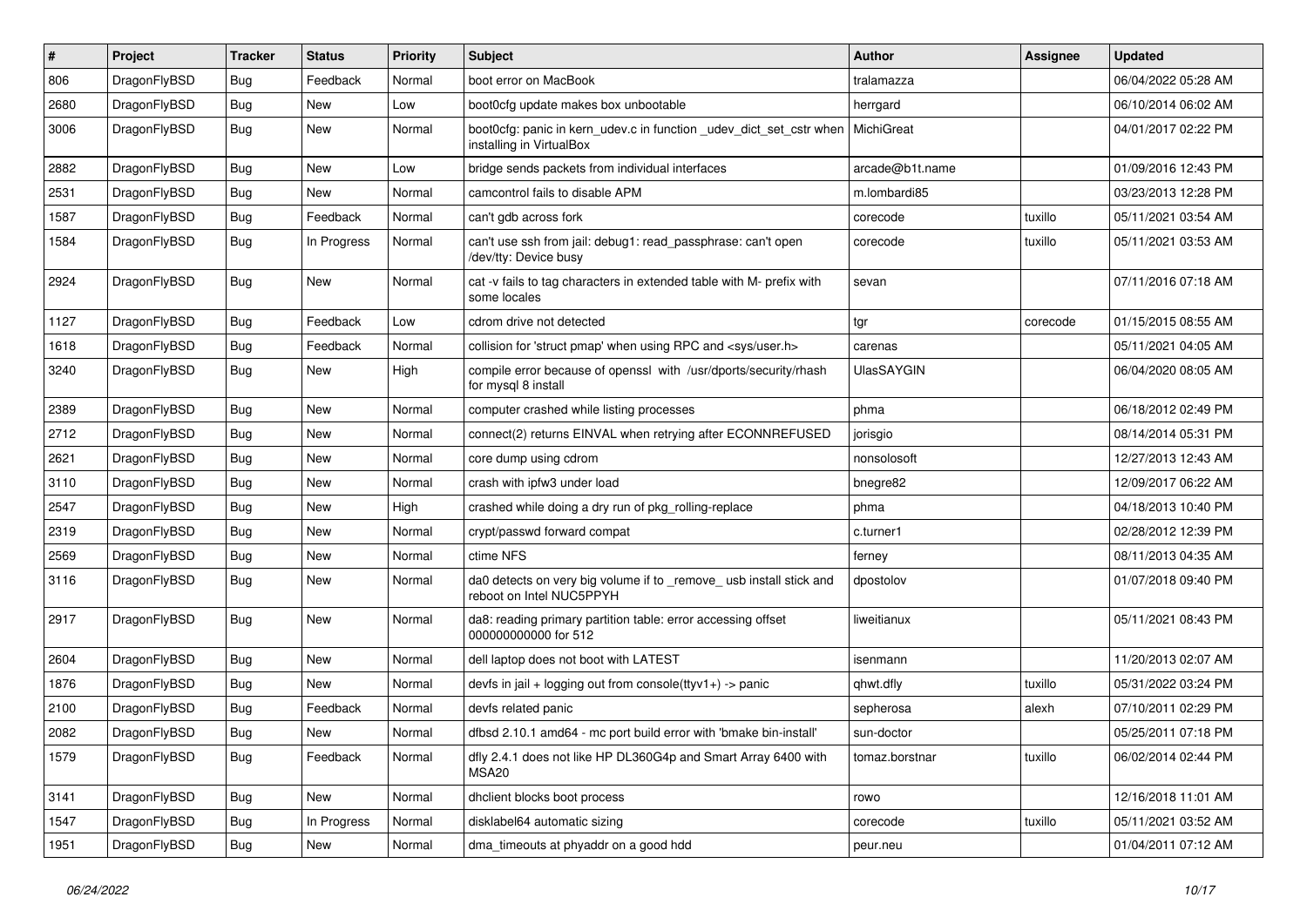| $\sharp$ | Project      | <b>Tracker</b> | <b>Status</b> | <b>Priority</b> | Subject                                                                    | <b>Author</b>     | <b>Assignee</b> | <b>Updated</b>      |
|----------|--------------|----------------|---------------|-----------------|----------------------------------------------------------------------------|-------------------|-----------------|---------------------|
| 2886     | DragonFlyBSD | Bug            | New           | Normal          | dragonfly mail agent: sending a testmail causes high system load           | worf              |                 | 02/05/2016 05:53 AM |
| 3011     | DragonFlyBSD | Bug            | In Progress   | Normal          | dragonfly/sys/dev/netif/re/re.c: suspicious code?                          | dcb               |                 | 07/29/2017 01:26 AM |
| 2806     | DragonFlyBSD | Bug            | New           | Normal          | failed to configure a link-local address on ath0 (errno = 22)              | Chingyuan         |                 | 05/25/2021 01:00 AM |
| 781      | DragonFlyBSD | Bug            | In Progress   | Normal          | fdisk uses wrong geometry on usb flash drives                              | corecode          | tuxillo         | 05/11/2021 03:50 AM |
| 2790     | DragonFlyBSD | Submit         | New           | Low             | filedesc softrefs increment code factoring                                 | dclink            |                 | 02/21/2015 04:00 AM |
| 3041     | DragonFlyBSD | Submit         | New           | Normal          | firmware: Remove embedding of multiple images in one module.               | Anonymous         |                 | 12/25/2020 02:15 AM |
| 331      | DragonFlyBSD | Bug            | In Progress   | Normal          | ftpsesame (aka Bridging S01E03)                                            | bastyaelvtars     |                 | 03/09/2013 12:28 PM |
| 3222     | DragonFlyBSD | Bug            | <b>New</b>    | Normal          | gcc - undefined reference to '__atomic_load' (missing libatomic?)          | mneumann          |                 | 02/08/2020 02:45 AM |
| 2282     | DragonFlyBSD | <b>Bug</b>     | In Progress   | Normal          | gdb segfaults with certain corefiles                                       | tuxillo           |                 | 01/18/2012 04:40 PM |
| 2124     | DragonFlyBSD | Bug            | <b>New</b>    | Normal          | getty repeating too quickly on port /dev/ttyv0                             | sgeorge.ml        |                 | 09/01/2011 04:28 AM |
| 1943     | DragonFlyBSD | <b>Bug</b>     | New           | Normal          | hammer assertion panic                                                     | peter             |                 | 12/27/2010 12:45 AM |
| 2526     | DragonFlyBSD | <b>Bug</b>     | New           | Normal          | hammer cleanup doesn't run on first day of DST                             | pavalos           |                 | 10/18/2016 05:28 PM |
| 2387     | DragonFlyBSD | <b>Bug</b>     | <b>New</b>    | Normal          | hammer ignores -t during dedup                                             | phma              |                 | 06/17/2012 12:30 PM |
| 2123     | DragonFlyBSD | <b>Bug</b>     | <b>New</b>    | Normal          | hammer is losing files                                                     | schmir            |                 | 08/30/2011 07:56 PM |
| 2809     | DragonFlyBSD | <b>Bug</b>     | <b>New</b>    | Normal          | hammer mirror-stream                                                       | masu              |                 | 04/10/2015 12:33 AM |
| 1984     | DragonFlyBSD | Bug            | New           | Normal          | hammer mount fails after crash - HAMMER: FIFO record bad head<br>signature | thomas.nikolajsen |                 | 03/08/2011 06:57 PM |
| 2552     | DragonFlyBSD | Bug            | <b>New</b>    | Low             | hammer recovery should indicate progress                                   | phma              |                 | 05/03/2013 12:13 AM |
| 2857     | DragonFlyBSD | <b>Bug</b>     | New           | Normal          | hammer stalls via bitcoin-qt                                               | tkusumi           |                 | 11/30/2015 06:52 AM |
| 1307     | DragonFlyBSD | Bug            | In Progress   | Normal          | hammer tid -2 shows unexpected result                                      | corecode          |                 | 10/18/2016 05:29 PM |
| 3312     | DragonFlyBSD | Submit         | New           | Normal          | hammer2: redundant chain modify after chain creation                       | tkusumi           |                 | 05/15/2022 01:35 PM |
| 3316     | DragonFlyBSD | Bug            | <b>New</b>    | Normal          | hammer2_dirent_create() allows creating >1 dirents with the same<br>name   | tkusumi           |                 | 06/05/2022 12:35 PM |
| 2140     | DragonFlyBSD | Bug            | New           | High            | hammer_io_delallocate panic with 'duplicate entry' message                 | ttw               |                 | 10/07/2011 12:22 PM |
| 1398     | DragonFlyBSD | Submit         | In Progress   | Normal          | hdestroy(3) restricts hash key to point to malloc'ed space                 | Anonymous         |                 | 08/20/2021 04:06 PM |
| 1714     | DragonFlyBSD | Bug            | <b>New</b>    | Low             | hwpmc                                                                      | alexh             | swildner        | 08/18/2012 02:03 PM |
| 2598     | DragonFlyBSD | <b>Bug</b>     | <b>New</b>    | Normal          | i386 via USB Booting                                                       | mbzadegan         |                 | 10/21/2013 02:28 AM |
| 2329     | DragonFlyBSD | Bug            | New           | Normal          | ibm x3550 & acpi                                                           | ano               |                 | 06/03/2014 11:37 AM |
| 1946     | DragonFlyBSD | <b>Bug</b>     | New           | Normal          | ieee80211 panic                                                            | pavalos           | josepht         | 01/27/2011 06:00 PM |
| 2182     | DragonFlyBSD | <b>Bug</b>     | <b>New</b>    | Normal          | if_msk PHY FIFO underrun/overflow                                          | nonsolosoft       |                 | 09/03/2012 06:39 AM |
| 989      | DragonFlyBSD | Bug            | New           | Normal          | installer/fdisk trouble with wrapped values                                | Discodestroyer    |                 | 02/18/2014 06:27 AM |
| 3028     | DragonFlyBSD | <b>Bug</b>     | In Progress   | Normal          | installer: confusion of set/get disk encryption passphrase dialogs         | liweitianux       | tuxillo         | 06/03/2022 05:13 PM |
| 285      | DragonFlyBSD | <b>Bug</b>     | Feedback      | Low             | interrupt latency with re without ip address configured                    | thomas.nikolajsen |                 | 02/20/2014 10:30 AM |
| 2788     | DragonFlyBSD | Bug            | New           | Normal          | ioctl GSLICEINFO: Not working for vnode slice                              | mneumann          |                 | 02/12/2015 07:49 AM |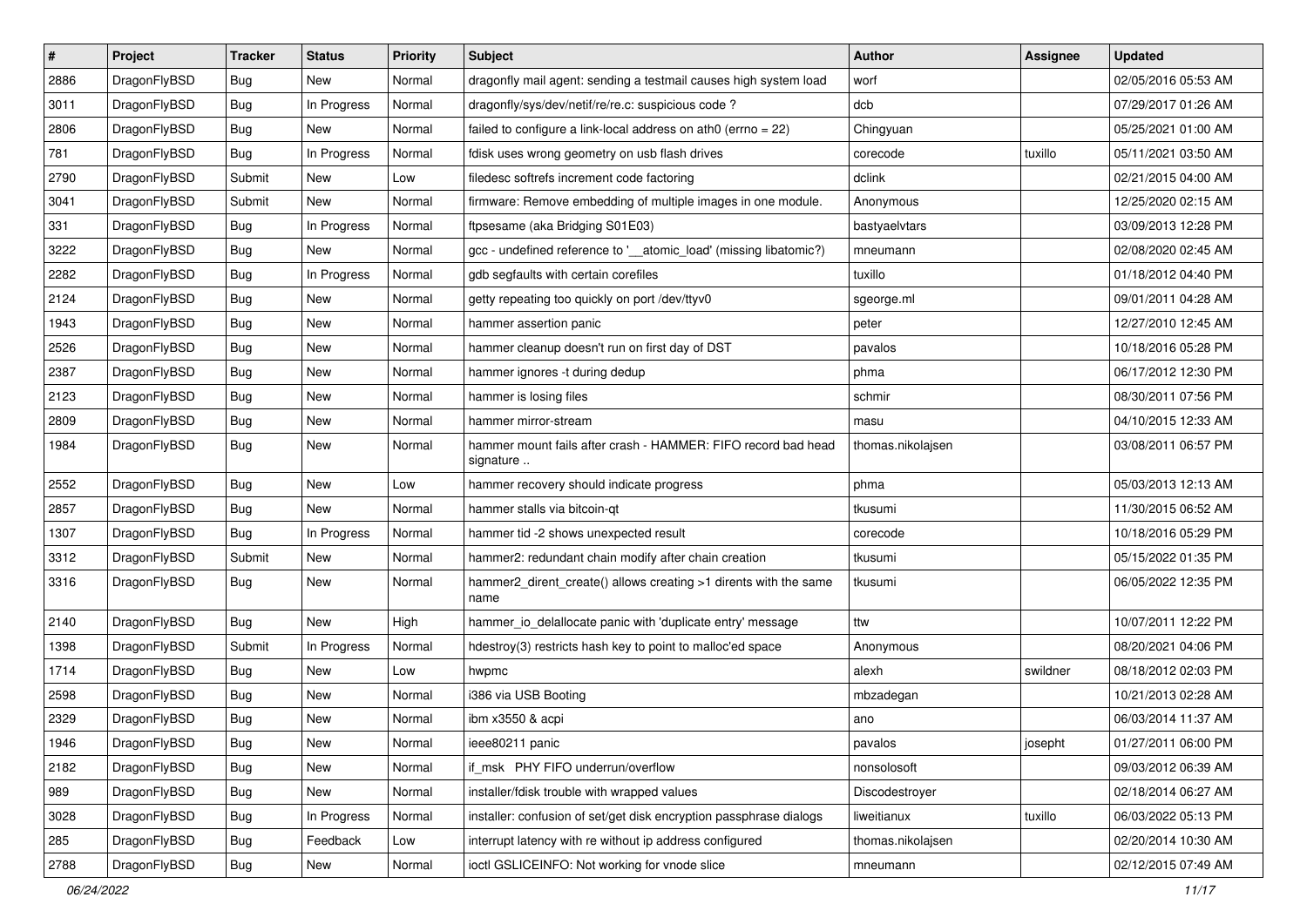| #    | Project      | <b>Tracker</b> | <b>Status</b> | <b>Priority</b> | Subject                                                                                                  | Author            | Assignee | <b>Updated</b>      |
|------|--------------|----------------|---------------|-----------------|----------------------------------------------------------------------------------------------------------|-------------------|----------|---------------------|
| 2972 | DragonFlyBSD | Bug            | <b>New</b>    | Normal          | ipfw3 "deny to me" does not work correctly                                                               | mneumann          |          | 12/27/2016 12:11 PM |
| 1867 | DragonFlyBSD | <b>Bug</b>     | <b>New</b>    | Normal          | it(4) motherboard and fan problems                                                                       | tuxillo           |          | 07/08/2011 10:48 AM |
| 1474 | DragonFlyBSD | <b>Bug</b>     | New           | Normal          | ithread 1 unexpectedly rescheduled                                                                       | corecode          | tuxillo  | 05/11/2021 03:52 AM |
| 1964 | DragonFlyBSD | Bug            | New           | Normal          | iwn (panic assertion : wlan assert serialized)                                                           | sjmm.ptr          | josepht  | 02/01/2011 12:57 PM |
| 2626 | DragonFlyBSD | <b>Bug</b>     | New           | Normal          | iwn driver drops with error: "firmware error 'iwn_intr: fatal firmware<br>error""                        | rodyaj            |          | 01/09/2014 05:50 AM |
| 1949 | DragonFlyBSD | <b>Bug</b>     | <b>New</b>    | Normal          | iwn panic                                                                                                | pavalos           |          | 01/30/2011 03:21 AM |
| 2735 | DragonFlyBSD | Bug            | New           | Urgent          | iwn panics SYSSASSERT                                                                                    | cnb               |          | 05/11/2021 03:55 AM |
| 2158 | DragonFlyBSD | Bug            | New           | Normal          | iwn panics with assertion on boot.                                                                       | eocallaghan       |          | 10/24/2011 04:13 PM |
| 1532 | DragonFlyBSD | Bug            | New           | Low             | jemalloc doesn't work on DragonFly                                                                       | hasso             | sjg      | 08/02/2011 01:14 AM |
| 1397 | DragonFlyBSD | <b>Bug</b>     | Feedback      | Normal          | jobs -I output inconsistency when called from script                                                     | Anonymous         | tuxillo  | 05/15/2022 05:07 AM |
| 2970 | DragonFlyBSD | Bug            | New           | Normal          | kernel 4.7: "Is -I" causes panic on UDF filesystem: "bgetvp -<br>overlapping buffer"                     | peeter            |          | 12/21/2016 02:46 AM |
| 1475 | DragonFlyBSD | Bug            | In Progress   | Normal          | kernel blocks with low memory and syscons setting a high res mode<br>scrollback                          | corecode          | tuxillo  | 05/11/2021 03:52 AM |
| 1193 | DragonFlyBSD | <b>Bug</b>     | New           | Normal          | kernel doesn't recognize cdrom drive                                                                     | nonsolosoft       |          | 01/25/2014 09:11 PM |
| 2042 | DragonFlyBSD | Bug            | New           | Normal          | kernel panic, when run boot0cfg                                                                          | sepherosa         |          | 05/31/2022 03:01 PM |
| 1824 | DragonFlyBSD | <b>Bug</b>     | Feedback      | Normal          | kernel panic, x86, 2.7.3.859.ge5104                                                                      | akirchhoff135014  |          | 03/10/2013 07:49 AM |
| 2736 | DragonFlyBSD | <b>Bug</b>     | New           | High            | kernel panics on acpi_timer_probe function                                                               | cnb               |          | 05/11/2021 03:55 AM |
| 1559 | DragonFlyBSD | Bug            | <b>New</b>    | Normal          | kernel trap                                                                                              | phma              |          | 11/27/2021 08:43 AM |
| 911  | DragonFlyBSD | Bug            | Feedback      | Normal          | kldload/kernel linker can exceed malloc reserve and panic system                                         | corecode          | tuxillo  | 05/11/2021 03:51 AM |
| 1745 | DragonFlyBSD | <b>Bug</b>     | Feedback      | Normal          | kmalloc panic                                                                                            | josepht           |          | 05/11/2021 04:05 AM |
| 1528 | DragonFlyBSD | Bug            | In Progress   | Normal          | ktrace does not show proper return values for pipe(2)                                                    | corecode          | tuxillo  | 05/11/2021 03:52 AM |
| 3142 | DragonFlyBSD | Submit         | New           | Normal          | lib/libdmsg: Unbreak using new API EVP_CIPHER_CTX_new()                                                  | tkusumi           |          | 07/08/2018 04:18 AM |
| 2544 | DragonFlyBSD | Bug            | New           | Normal          | live DVD system boot (menu option 1) caused db> prompt on<br>PE1950                                      | estrabd           |          | 05/11/2021 03:54 AM |
| 2141 | DragonFlyBSD | Bug            | New           | Urgent          | loader and/or documentation broken                                                                       | sjg               |          | 01/20/2012 10:51 AM |
| 2936 | DragonFlyBSD | Bug            | <b>New</b>    | Normal          | loader.efi crashes while loading kernel                                                                  | spaceille         |          | 08/20/2016 06:17 AM |
| 1942 | DragonFlyBSD | <b>Bug</b>     | New           | Normal          | locking against myself in getcacheblk()?                                                                 | qhwt.dfly         |          | 05/31/2022 02:15 PM |
| 2008 | DragonFlyBSD | <b>Bug</b>     | New           | Normal          | lwkt_setcpu_remote: td->td_flags 00800621 console flood                                                  | pavalos           |          | 03/06/2011 09:37 PM |
| 2874 | DragonFlyBSD | Bug            | New           | Normal          | make world DESTDIR=/emptydir fails                                                                       | pascii            |          | 12/25/2015 07:04 AM |
| 1556 | DragonFlyBSD | <b>Bug</b>     | New           | Normal          | many processes stuck in "hmrrcm", system unusable                                                        | corecode          | tuxillo  | 05/11/2021 03:52 AM |
| 2609 | DragonFlyBSD | <b>Bug</b>     | New           | Normal          | master: panic: assertion<br>"LWKT_TOKEN_HELD_ANY(vm_object_token(object))" failed in<br>swp_pager_lookup | thomas.nikolajsen |          | 11/28/2013 11:36 AM |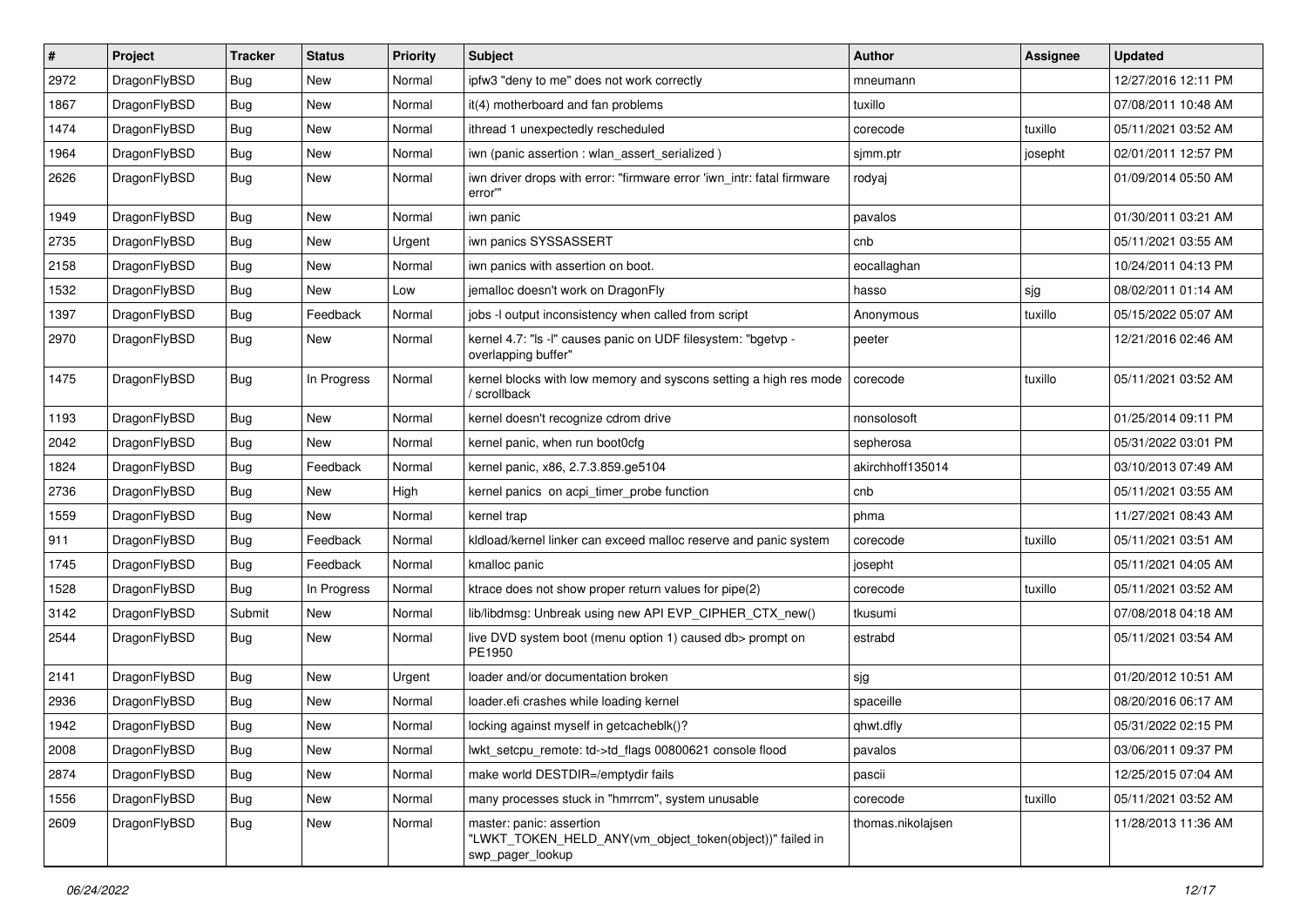| #    | Project      | <b>Tracker</b> | <b>Status</b> | <b>Priority</b> | Subject                                                                          | <b>Author</b>          | <b>Assignee</b> | <b>Updated</b>      |
|------|--------------|----------------|---------------|-----------------|----------------------------------------------------------------------------------|------------------------|-----------------|---------------------|
| 2265 | DragonFlyBSD | Bug            | New           | Normal          | mbsrtowcs does not properly handle invalid mbstate t in ps                       | c.turner1              | swildner        | 01/10/2012 07:56 PM |
| 3283 | DragonFlyBSD | Bug            | <b>New</b>    | Normal          | mknodat() cannot create FIFOs                                                    | bhaible                |                 | 07/10/2021 03:34 AM |
| 1538 | DragonFlyBSD | Bug            | New           | Low             | mountroot should probe file systems                                              | corecode               | alexh           | 11/24/2010 06:35 PM |
| 1935 | DragonFlyBSD | Bug            | <b>New</b>    | Normal          | mouse does not work after switching between x and console                        | shamaz                 |                 | 12/13/2010 10:06 AM |
| 2618 | DragonFlyBSD | Bug            | <b>New</b>    | Normal          | mouse problem on RELEASE-3_6_0                                                   | FilippoMo              |                 | 12/20/2013 03:26 AM |
| 2620 | DragonFlyBSD | Bug            | New           | Normal          | moused problem                                                                   | FilippoMo              |                 | 12/20/2013 10:32 AM |
| 1874 | DragonFlyBSD | Bug            | <b>New</b>    | Normal          | mpd listening on all IPs, accepting only on one                                  | rumcic                 |                 | 05/08/2011 01:01 PM |
| 1030 | DragonFlyBSD | Bug            | In Progress   | Normal          | msdosfs umount panic                                                             | corecode               | tuxillo         | 05/11/2021 03:51 AM |
| 2687 | DragonFlyBSD | Bug            | New           | Normal          | natacontrol software RAID in installer                                           | csmelosky              |                 | 06/22/2014 12:03 PM |
| 2324 | DragonFlyBSD | Bug            | <b>New</b>    | Normal          | natacotrol support > 2TB not working even after the ftigeot patch                | zenny                  |                 | 03/03/2012 01:00 AM |
| 1185 | DragonFlyBSD | Bug            | <b>New</b>    | High            | need a tool to merge changes into /etc                                           | wa1ter                 |                 | 02/18/2014 06:02 AM |
| 2549 | DragonFlyBSD | Bug            | In Progress   | Normal          | netgraph7: Kernel page fault.                                                    | russiane39             | nant            | 05/10/2013 11:20 PM |
| 2104 | DragonFlyBSD | <b>Bug</b>     | New           | Normal          | network configuration seg. fault on install CD                                   | navratil               |                 | 07/26/2011 07:55 AM |
| 2403 | DragonFlyBSD | <b>Bug</b>     | <b>New</b>    | Low             | newfs -E doesn't handle /dev/serno device names properly                         | ftigeot                |                 | 08/17/2012 05:07 AM |
| 3225 | DragonFlyBSD | Bug            | <b>New</b>    | Normal          | nfsd freeze when using gemu                                                      | tse                    |                 | 03/17/2020 11:52 AM |
| 2489 | DragonFlyBSD | <b>Bug</b>     | <b>New</b>    | Normal          | nmalloc doesn't cache VA for allocations > 8KB                                   | vsrinivas              |                 | 06/10/2014 05:51 AM |
| 2490 | DragonFlyBSD | <b>Bug</b>     | <b>New</b>    | Normal          | nmalloc should color addresses to avoid cache bank conflictsw                    | vsrinivas              |                 | 06/10/2014 05:51 AM |
| 2113 | DragonFlyBSD | Bug            | <b>New</b>    | Normal          | nmalloc threaded program fork leak                                               | vsrinivas              | vsrinivas       | 08/11/2011 07:25 PM |
| 2890 | DragonFlyBSD | <b>Bug</b>     | <b>New</b>    | Normal          | not able to boot usb installer on Toshiba Chromebook 2                           | johnnywhishbone        |                 | 02/22/2016 03:42 AM |
| 1101 | DragonFlyBSD | <b>Bug</b>     | Feedback      | Normal          | ohci related panic                                                               | polachok               |                 | 05/11/2021 04:00 AM |
| 2013 | DragonFlyBSD | <b>Bug</b>     | In Progress   | Normal          | oversized DMA request loop                                                       | josepht                |                 | 05/11/2021 04:06 AM |
| 2099 | DragonFlyBSD | <b>Bug</b>     | New           | Normal          | page fault panic in vm system                                                    | pavalos                |                 | 07/10/2011 08:51 AM |
| 1672 | DragonFlyBSD | Bug            | Feedback      | Normal          | panic (trap 12) around btree_search() in 2.4.1-RELEASE                           | floid                  |                 | 01/19/2015 03:36 AM |
| 1282 | DragonFlyBSD | <b>Bug</b>     | Feedback      | Normal          | panic (trap 12) when booting SMP kernel on Atom 330 (dual core)                  | tomaz.borstnar         |                 | 05/11/2021 04:00 AM |
| 3051 | DragonFlyBSD | <b>Bug</b>     | New           | Normal          | panic DragonFly v4.8.1-RELEASE by mounting a malformed NTFS<br>image [12.000]    | open.source@ribose.com |                 | 08/14/2017 03:20 AM |
| 3052 | DragonFlyBSD | Bug            | <b>New</b>    | Normal          | panic DragonFly v4.8.1-RELEASE by mounting a malformed NTFS<br>image [64.000]    | open.source@ribose.com |                 | 08/14/2017 03:22 AM |
| 3049 | DragonFlyBSD | <b>Bug</b>     | New           | Normal          | panic DragonFly v4.8.1-RELEASE by mounting a malformed<br>msdosfs image [12.128] | open.source@ribose.com |                 | 08/14/2017 02:53 AM |
| 1826 | DragonFlyBSD | Bug            | New           | Normal          | panic during boot: assertion so->so_port  in tcp_input                           | ftigeot                |                 | 05/15/2022 11:05 AM |
| 3036 | DragonFlyBSD | <b>Bug</b>     | New           | Normal          | panic in icmp_redirect_start() ASSERT_IN_NETISR(0)                               | tautolog               |                 | 05/11/2017 07:27 PM |
| 1661 | DragonFlyBSD | <b>Bug</b>     | In Progress   | Normal          | panic on password entry mount smb filesystem                                     | vsrinivas              |                 | 11/27/2021 08:29 AM |
| 2164 | DragonFlyBSD | <b>Bug</b>     | New           | Normal          | panic on reboot from usb.                                                        | eocallaghan            |                 | 10/27/2011 09:29 AM |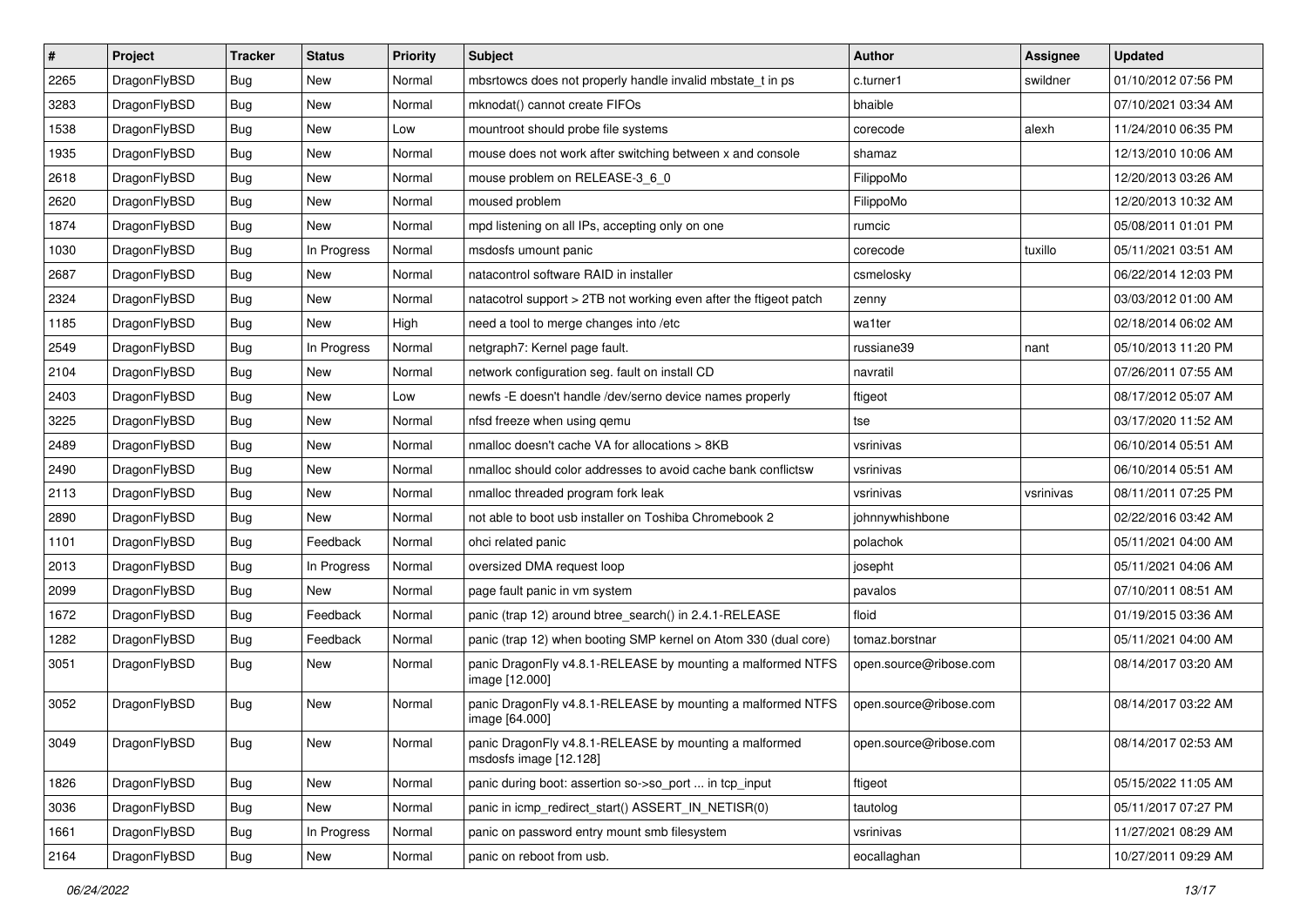| $\vert$ # | Project      | <b>Tracker</b> | <b>Status</b> | <b>Priority</b> | Subject                                                                                                                                                                                           | <b>Author</b>     | <b>Assignee</b> | <b>Updated</b>      |
|-----------|--------------|----------------|---------------|-----------------|---------------------------------------------------------------------------------------------------------------------------------------------------------------------------------------------------|-------------------|-----------------|---------------------|
| 1861      | DragonFlyBSD | Bug            | <b>New</b>    | Normal          | panic via kprintf (lockmgr called in a hard section)                                                                                                                                              | vsrinivas         |                 | 10/11/2010 12:56 AM |
| 2645      | DragonFlyBSD | Bug            | New           | Normal          | panic with dsched fq and ioprio                                                                                                                                                                   | jyoung15          |                 | 02/20/2014 07:29 AM |
| 2369      | DragonFlyBSD | Bug            | New           | Normal          | panic: Bad link elm 0xffffffe07edf6068 next->prev != elm                                                                                                                                          | jaydg             |                 | 08/15/2012 03:04 AM |
| 1818      | DragonFlyBSD | Bug            | New           | Normal          | panic: Bad tailg NEXT (kqueue issue ?)                                                                                                                                                            | ftigeot           |                 | 05/15/2022 11:40 AM |
| 2520      | DragonFlyBSD | Bug            | New           | Normal          | panic: assertion "IS_SERIALIZED((ifp->if_serializer))" failed in<br>if_default_serialize_assert at /usr/src/sys/net/if.c:437                                                                      | ano               |                 | 03/09/2013 12:14 AM |
| 3035      | DragonFlyBSD | Bug            | New           | Normal          | panic: assertion "cpu >= 0 && cpu < ncpus" failed in netisr_cpuport<br>at /usr/src/svs/net/netisr2.h:87                                                                                           | masu              |                 | 05/11/2017 01:24 AM |
| 2453      | DragonFlyBSD | Bug            | New           | Normal          | panic: assertion "gd->gd_spinlocks == 0" failed                                                                                                                                                   | Johannes.Hofmann  |                 | 11/12/2012 12:54 PM |
| 2353      | DragonFlyBSD | Bug            | In Progress   | Normal          | panic: assertion "gd->gd_spinlocks_wr == 0" failed in<br>bsd4_schedulerclock                                                                                                                      | jaydg             | alexh           | 11/28/2012 01:57 AM |
| 2436      | DragonFlyBSD | Bug            | New           | Normal          | panic: assertion "lp->lwp_qcpu == dd->cpuid" failed in<br>dfly_acquire_curproc                                                                                                                    | thomas.nikolajsen |                 | 01/23/2013 11:07 AM |
| 2296      | DragonFlyBSD | Bug            | In Progress   | High            | panic: assertion "m->wire count > 0" failed                                                                                                                                                       | thomas.nikolajsen |                 | 08/30/2012 06:09 AM |
| 2254      | DragonFlyBSD | Bug            | New           | Normal          | panic: assertion "ref < &td->td toks end" failed in lwkt gettoken at<br>/usr/src/sys/kern/lwkt_token.c:588                                                                                        | eocallaghan       |                 | 12/05/2011 10:21 PM |
| 2245      | DragonFlyBSD | Bug            | <b>New</b>    | Normal          | panic: assertion "ref < &td->td toks end" failed in lwkt gettoken at<br>/usr/src/sys/kern/lwkt_token.c:588                                                                                        | juanfra684        |                 | 11/22/2011 07:41 PM |
| 1917      | DragonFlyBSD | <b>Bug</b>     | <b>New</b>    | Normal          | panic: assertion: (RB EMPTY(&ip->rec tree) && (ip->flags &<br>HAMMER_INODE_XDIRTY) == 0)    (!RB_EMPTY(&ip->rec_tree)<br>&& (ip->flags & HAMMER_INODE_XDIRTY) != 0) in<br>hammer_flush_inode_done | qhwt.dfly         |                 | 11/24/2010 03:23 AM |
| 2085      | DragonFlyBSD | <b>Bug</b>     | New           | Normal          | panic: assertion: (m->flags & PG_MAPPED) == 0 in<br>vm_page_free_toq                                                                                                                              | vsrinivas         |                 | 06/10/2011 07:48 AM |
| 1769      | DragonFlyBSD | Bug            | New           | Normal          | panic: assertion: _tp->tt_msg->tt_cpuid == mycpuid in<br>tcp callout active                                                                                                                       | pavalos           | sjg             | 05/15/2022 11:07 AM |
| 1448      | DragonFlyBSD | <b>Bug</b>     | Feedback      | Normal          | panic: assertion: _tp->tt_msg->tt_cpuid == mycpuid in<br>tcp_callout_active tcp_output tcp_usr_send netmsg_pru_send<br>netmsg_service tcpmsg_service_loop                                         | dillon            |                 | 05/11/2021 04:00 AM |
| 1593      | DragonFlyBSD | Bug            | Feedback      | Normal          | panic: assertion: $\cosh ==$ ap->ap err $\cosh$ in ahci put err $\cosh$                                                                                                                           | ftigeot           | ftigeot         | 05/15/2022 05:09 AM |
| 1583      | DragonFlyBSD | Bug            | In Progress   | Normal          | panic: assertion: cursor->trans->sync lock refs $> 0$ in<br>hammer_recover_cursor                                                                                                                 | corecode          | tuxillo         | 05/11/2021 03:53 AM |
| 1218      | DragonFlyBSD | Bug            | In Progress   | Normal          | panic: assertion: error == 0 in hammer_start_transaction                                                                                                                                          | rumcic            |                 | 05/11/2021 04:00 AM |
| 1913      | DragonFlyBSD | Bug            | New           | Normal          | panic: assertion: ip->flush_state != HAMMER_FST_FLUSH in<br>hammer_flush_inode_core                                                                                                               | swildner          |                 | 11/20/2010 05:27 PM |
| 1481      | DragonFlyBSD | Bug            | Feedback      | Normal          | panic: assertion: kva_p(buf) in soopt_from_kbuf (after ipfw pipe<br>show, 2.2.1-R)                                                                                                                | combiner          |                 | 05/11/2021 04:01 AM |
| 1577      | DragonFlyBSD | <b>Bug</b>     | Feedback      | Normal          | panic: assertion: leaf->base.obj_id == ip->obj_id in<br>hammer_ip_delete_range                                                                                                                    | qhwt+dfly         |                 | 05/11/2021 04:01 AM |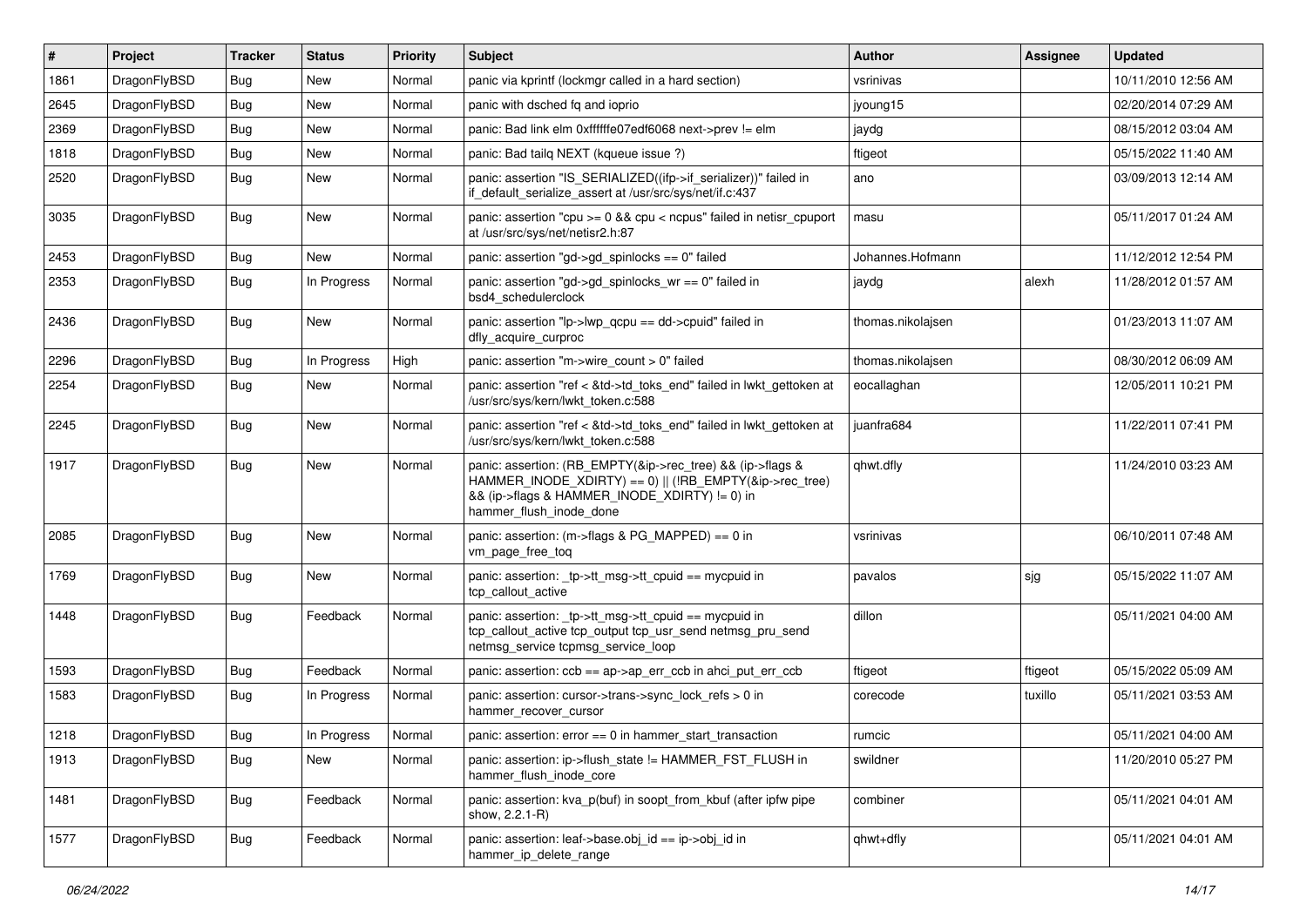| $\sharp$ | Project      | <b>Tracker</b> | <b>Status</b> | <b>Priority</b> | Subject                                                                                   | Author           | <b>Assignee</b> | <b>Updated</b>      |
|----------|--------------|----------------|---------------|-----------------|-------------------------------------------------------------------------------------------|------------------|-----------------|---------------------|
| 1944     | DragonFlyBSD | Bug            | <b>New</b>    | Normal          | panic: backing_object 0xdea7b258 was somehow re-referenced<br>during collapse!            | sepherosa        |                 | 12/27/2010 02:06 AM |
| 2048     | DragonFlyBSD | Bug            | <b>New</b>    | Normal          | panic: ffs_sync: rofs mod                                                                 | pavalos          |                 | 04/12/2011 05:45 AM |
| 2370     | DragonFlyBSD | <b>Bug</b>     | New           | Normal          | panic: ffs_valloc: dup alloc                                                              | marino           | vsrinivas       | 02/01/2013 09:28 AM |
| 1249     | DragonFlyBSD | Bug            | Feedback      | Normal          | panic: ffs_vfree: freeing free inode                                                      | rumcic           |                 | 03/10/2013 05:13 AM |
| 3245     | DragonFlyBSD | <b>Bug</b>     | <b>New</b>    | Normal          | panic: free: guard1x fail, i915 load from loader.conf                                     | polachok         |                 | 08/21/2020 10:36 AM |
| 2080     | DragonFlyBSD | <b>Bug</b>     | <b>New</b>    | Normal          | panic: lockmgr thrd sleep: called from interrupt, ipi, or hard code<br>section            | rumcic           |                 | 05/30/2011 05:06 PM |
| 1634     | DragonFlyBSD | Bug            | <b>New</b>    | Normal          | panic: spin lock: 0xe4ad1320, indefinitive wait!                                          | elekktretterr    |                 | 01/19/2015 03:21 AM |
| 1489     | DragonFlyBSD | Bug            | Feedback      | Normal          | panic: ufs dirbad: bad dir                                                                | rumcic           |                 | 03/10/2013 04:34 AM |
| 1969     | DragonFlyBSD | Bug            | <b>New</b>    | Normal          | pf-related network problem                                                                | pavalos          | lentferj        | 02/01/2011 06:57 PM |
| 2586     | DragonFlyBSD | Bug            | New           | Normal          | pf: "modulate" state seems problematic                                                    | srussell         |                 | 09/25/2013 07:36 PM |
| 3228     | DragonFlyBSD | Bug            | <b>New</b>    | Low             | pfi_kif_unref: state refcount <= 0 in dmesg                                               | justin           |                 | 03/05/2021 06:39 AM |
| 2075     | DragonFlyBSD | Bug            | New           | Normal          | pflogd on x86 64                                                                          | fanch            |                 | 05/16/2011 04:04 PM |
| 847      | DragonFlyBSD | Bug            | Feedback      | Normal          | processes getting stuck on mount point                                                    | corecode         | tuxillo         | 05/11/2021 03:50 AM |
| 1440     | DragonFlyBSD | Bug            | <b>New</b>    | Normal          | ptrace/gdb doesn't work after process blocks SIGTRAP                                      | corecode         | tuxillo         | 05/11/2021 03:52 AM |
| 3238     | DragonFlyBSD | <b>Bug</b>     | <b>New</b>    | Normal          | race conditions when printing from vkernel console                                        | piecuch          |                 | 05/19/2020 02:50 PM |
| 2045     | DragonFlyBSD | Bug            | <b>New</b>    | Normal          | ral(4): Fatal trap 12: page fault while in kernel mode (two panics)                       | herrgard         |                 | 11/03/2011 05:34 PM |
| 2292     | DragonFlyBSD | <b>Bug</b>     | New           | Normal          | re interface with jumbo frames (mtu larger than 1500) hangs after<br>some traffic         | Anonymous        |                 | 01/31/2012 12:11 AM |
| 2331     | DragonFlyBSD | <b>Bug</b>     | New           | Normal          | reading mouse mode from unopen file descriptor hangs mouse<br>driver                      | phma             |                 | 03/14/2012 09:43 AM |
| 3170     | DragonFlyBSD | Bug            | <b>New</b>    | Normal          | repeatable nfsd crash                                                                     | tse              |                 | 06/11/2020 05:52 AM |
| 3217     | DragonFlyBSD | Bug            | New           | Normal          | rescue tools: make install fails if rescue folder doesn't exist                           | t dfbsd          |                 | 11/27/2019 08:16 PM |
| 1563     | DragonFlyBSD | <b>Bug</b>     | Feedback      | Normal          | reset(1) doesn't reset terminal to the defaults                                           | hasso            |                 | 03/10/2013 04:17 AM |
| 901      | DragonFlyBSD | Bug            | Feedback      | Normal          | route show needs to get data from all cpus                                                | corecode         | tuxillo         | 05/11/2021 03:50 AM |
| 2199     | DragonFlyBSD | <b>Bug</b>     | New           | Normal          | screen segfaults if utmpx isn't present                                                   | pavalos          |                 | 11/15/2011 10:52 PM |
| 2877     | DragonFlyBSD | Bug            | New           | Low             | sed fails when working with UTF-8 locale and non-UTF symbols                              | arcade@b1t.name  |                 | 12/30/2015 11:20 AM |
| 2167     | DragonFlyBSD | <b>Bug</b>     | New           | Normal          | shutdown/reboot fails after uptime msg                                                    | marino           |                 | 11/28/2011 03:01 AM |
| 1700     | DragonFlyBSD | Submit         | In Progress   | Normal          | skip boot2 menu on <enter></enter>                                                        | Johannes.Hofmann | tuxillo         | 05/15/2022 08:35 AM |
| 2090     | DragonFlyBSD | <b>Bug</b>     | Feedback      | Normal          | snd_hda does not support headphone automute                                               | justin           |                 | 03/29/2012 08:03 PM |
| 2252     | DragonFlyBSD | <b>Bug</b>     | New           | Low             | snd hda not useable if loaded via /boot/loader.conf                                       | xbit             | swildner        | 12/14/2011 12:23 AM |
| 2136     | DragonFlyBSD | <b>Bug</b>     | New           | Normal          | socketpair() doesn't free file descriptors on copyout failure                             | vsrinivas        |                 | 04/05/2013 09:13 AM |
| 2746     | DragonFlyBSD | <b>Bug</b>     | New           | Normal          | some fraction of xterms started from the xmonad window manager<br>get killed with SIGALRM | isenmann         | profmakx        | 12/28/2014 02:51 AM |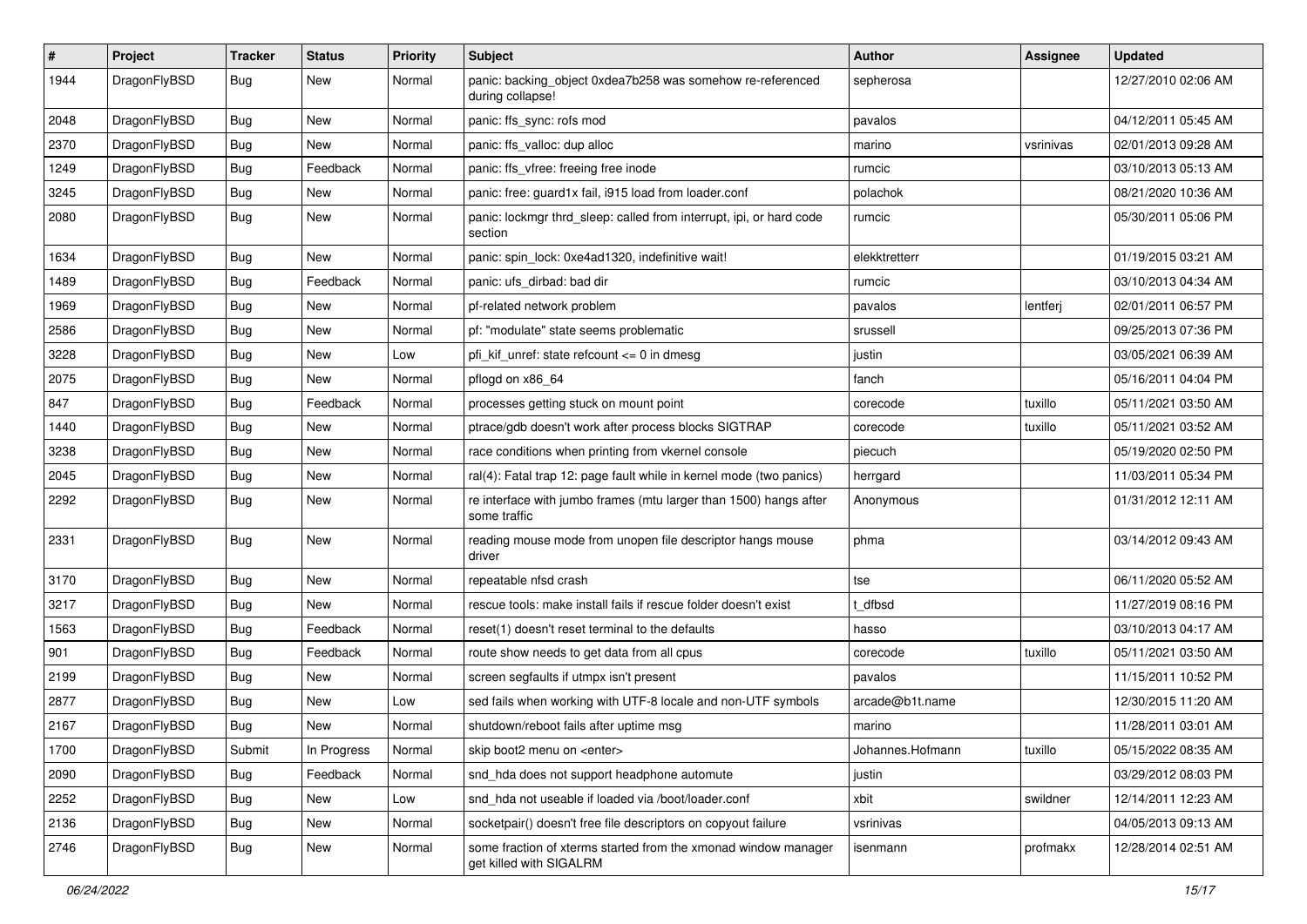| #    | Project      | <b>Tracker</b> | <b>Status</b> | <b>Priority</b> | Subject                                                                                                        | <b>Author</b>   | Assignee  | <b>Updated</b>      |
|------|--------------|----------------|---------------|-----------------|----------------------------------------------------------------------------------------------------------------|-----------------|-----------|---------------------|
| 2067 | DragonFlyBSD | <b>Bug</b>     | New           | Normal          | sound/pcm: "play interrupt timeout, channel dead"                                                              | matthiasr       |           | 05/11/2021 03:55 AM |
| 2055 | DragonFlyBSD | Bug            | <b>New</b>    | Normal          | $ssh + IPV6 + bridge \Rightarrow connection freezes$                                                           | steve           |           | 04/24/2011 07:13 PM |
| 2557 | DragonFlyBSD | <b>Bug</b>     | <b>New</b>    | Normal          | stock 3.4.1 kernel halts during booting if dm and dm_target_crypt<br>are loaded and RAID controller is present | phma            |           | 05/12/2013 10:38 PM |
| 2297 | DragonFlyBSD | Bug            | <b>New</b>    | Normal          | strange NFS (client) error messages / problems                                                                 | Anonymous       |           | 02/19/2012 02:59 PM |
| 1368 | DragonFlyBSD | <b>Bug</b>     | In Progress   | Normal          | suspend signal race?                                                                                           | qhwt+dfly       |           | 05/11/2021 03:51 AM |
| 3209 | DragonFlyBSD | Bug            | <b>New</b>    | Normal          | svc has some minor bugs                                                                                        | arcade@b1t.name |           | 10/24/2019 09:08 AM |
| 2892 | DragonFlyBSD | <b>Bug</b>     | New           | Normal          | swap pager:indefinite wait bufferf error                                                                       | <b>Ihmwzy</b>   |           | 02/21/2016 10:32 PM |
| 2957 | DragonFlyBSD | <b>Bug</b>     | Feedback      | Normal          | swapoff -a followed by swapon -a doesn't give your swap back                                                   | neilb           |           | 10/09/2016 04:17 AM |
| 3018 | DragonFlyBSD | Bug            | <b>New</b>    | Normal          | sys/bus/u4b/wlan/if_run.c:5464]: (style) Redundant condition                                                   | dcb             |           | 04/11/2017 11:26 AM |
| 3021 | DragonFlyBSD | <b>Bug</b>     | In Progress   | Normal          | sys/dev/drm/i915/i915_gem_stolen.c:115]: (error) Signed integer<br>overflow for expression '65535<<20'         | dcb             |           | 04/11/2017 12:46 PM |
| 3022 | DragonFlyBSD | Bug            | <b>New</b>    | Normal          | sys/dev/netif/ath/ath/if_ath.c:2142: strange bitmask?                                                          | dcb             |           | 04/11/2017 11:49 AM |
| 3076 | DragonFlyBSD | <b>Bug</b>     | New           | Normal          | sys/dev/netif/ig hal/e1000 ich8lan.c:1594: sanity checking mixup?                                              | dcb             |           | 10/11/2017 01:58 AM |
| 3024 | DragonFlyBSD | Bug            | <b>New</b>    | Low             | sys/dev/netif/wi/if_wi.c:1090]: (style) Redundant condition                                                    | dcb             |           | 04/11/2017 11:56 AM |
| 3025 | DragonFlyBSD | <b>Bug</b>     | <b>New</b>    | Normal          | sys/dev/powermng/powernow/powernow.c:284: bad comparison ?                                                     | dcb             |           | 09/23/2017 07:45 AM |
| 2248 | DragonFlyBSD | <b>Bug</b>     | New           | Normal          | sysctl panic                                                                                                   | pavalos         |           | 11/23/2011 06:23 PM |
| 731  | DragonFlyBSD | Bug            | <b>New</b>    | Normal          | system freeze on "slice too large"                                                                             | corecode        | tuxillo   | 05/11/2021 03:45 AM |
| 1920 | DragonFlyBSD | <b>Bug</b>     | New           | High            | system hangs                                                                                                   | zhtw            |           | 11/22/2010 08:59 AM |
| 3252 | DragonFlyBSD | <b>Bug</b>     | New           | Normal          | tcsetattr/tcgetattr set errno incorrectly on non-TTY                                                           | tonyc           |           | 10/26/2020 09:34 PM |
| 3196 | DragonFlyBSD | <b>Bug</b>     | New           | Normal          | test issue after redmine upgrade (2)                                                                           | tuxillo         |           | 07/05/2019 04:33 AM |
| 745  | DragonFlyBSD | <b>Bug</b>     | Feedback      | Normal          | the evil interrupt stats monster is still around!                                                              | corecode        | tuxillo   | 06/02/2014 04:17 AM |
| 1819 | DragonFlyBSD | Bug            | In Progress   | Low             | truss - Major revamping task list                                                                              | tuxillo         | tuxillo   | 11/27/2021 08:45 AM |
| 3184 | DragonFlyBSD | <b>Bug</b>     | <b>New</b>    | Normal          | tsleep(9) return value when PCATCH specified                                                                   | tkusumi         |           | 04/03/2019 06:49 AM |
| 742  | DragonFlyBSD | <b>Bug</b>     | In Progress   | Normal          | umount problems with multiple mounts                                                                           | corecode        | tuxillo   | 05/11/2021 03:46 AM |
| 3239 | DragonFlyBSD | <b>Bug</b>     | New           | Normal          | unable to SIGKILL glitched emacs                                                                               | piecuch         |           | 05/26/2020 03:30 AM |
| 2708 | DragonFlyBSD | <b>Bug</b>     | <b>New</b>    | Normal          | unable to send TCP nor UDP on age(4) interface                                                                 | dermiste        |           | 05/11/2021 03:54 AM |
| 3282 | DragonFlyBSD | Bug            | New           | Normal          | unexpected errno value from fopen()                                                                            | bhaible         |           | 07/10/2021 03:34 AM |
| 3132 | DragonFlyBSD | Bug            | New           | Low             | unifdef mined                                                                                                  | bcallah         |           | 04/26/2018 08:34 PM |
| 3206 | DragonFlyBSD | Submit         | New           | Normal          | update psm/kbd to FreeBSD 12.0 code                                                                            | htse            |           | 10/05/2019 03:49 PM |
| 2224 | DragonFlyBSD | Bug            | New           | Normal          | v2.13.0.291.gaa7ec - Panic on fq while installing world                                                        | tuxillo         |           | 11/18/2011 01:40 AM |
| 2493 | DragonFlyBSD | <b>Bug</b>     | New           | Normal          | vidcontrol: invalid video mode name                                                                            | Svarov          |           | 01/24/2013 09:55 AM |
| 2577 | DragonFlyBSD | <b>Bug</b>     | <b>New</b>    | Normal          | virtio-blk iops performance is cpu limited on high end devices                                                 | gjs278          | vsrinivas | 08/01/2013 02:28 PM |
| 1429 | DragonFlyBSD | <b>Bug</b>     | Feedback      | Normal          | vkernel bug - "mfree: m->m_nextpkt != NULL"                                                                    | dillon          |           | 05/11/2021 04:00 AM |